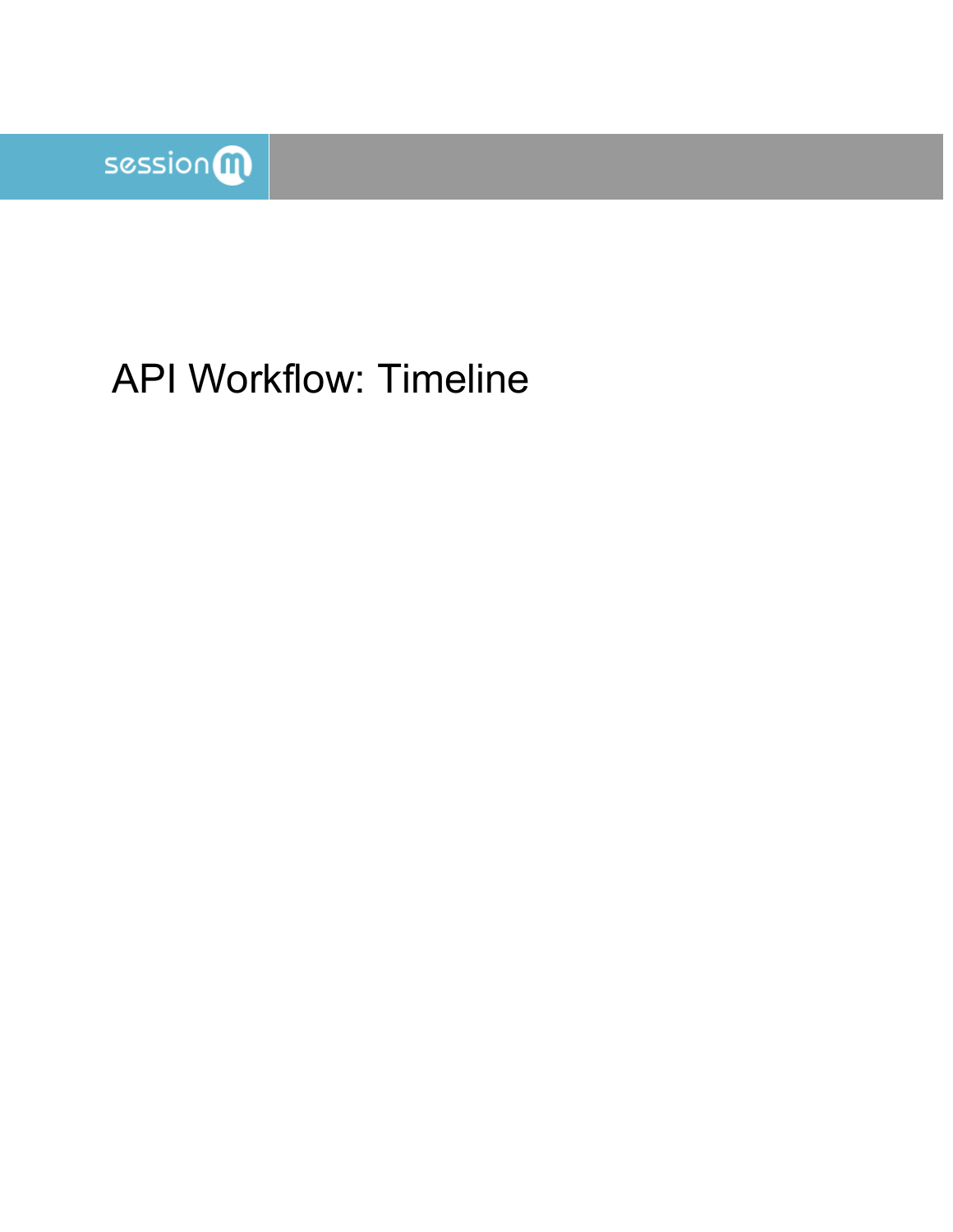## Table of Contents

**[Summary](#page-2-0) Structured and [Unstructured](#page-2-1) Data** Events in [Timelines](#page-3-0) Use [Cases](#page-3-1) Data [Configuration](#page-3-2) Prerequisites [Step](#page-4-0) by Step Step 1: Know the [Timeline](#page-5-0) ID Step 2: Know the Event [Category](#page-6-0) Step 3: Add an Event [Category](#page-7-0) Step 4: Know the [Event](#page-8-0) Type Step 5: Add the [Event](#page-9-0) Type Step 6: Add a New [Timeline](#page-10-0) View **Step 7: View a [Timeline](#page-11-0)** [Without](#page-11-1) Filters With [Filters](#page-14-0) With [Rendering](#page-15-0) Context Step 8: Put an Event on the [Timeline](#page-18-0) Core Event [Managed](#page-18-1) by Events API [Custom](#page-19-0) Event Step 9: Make New Event Type Visible on the [Platform](#page-20-0)

Appendix A: [Accessing](#page-24-0) Timeline Data from a Browser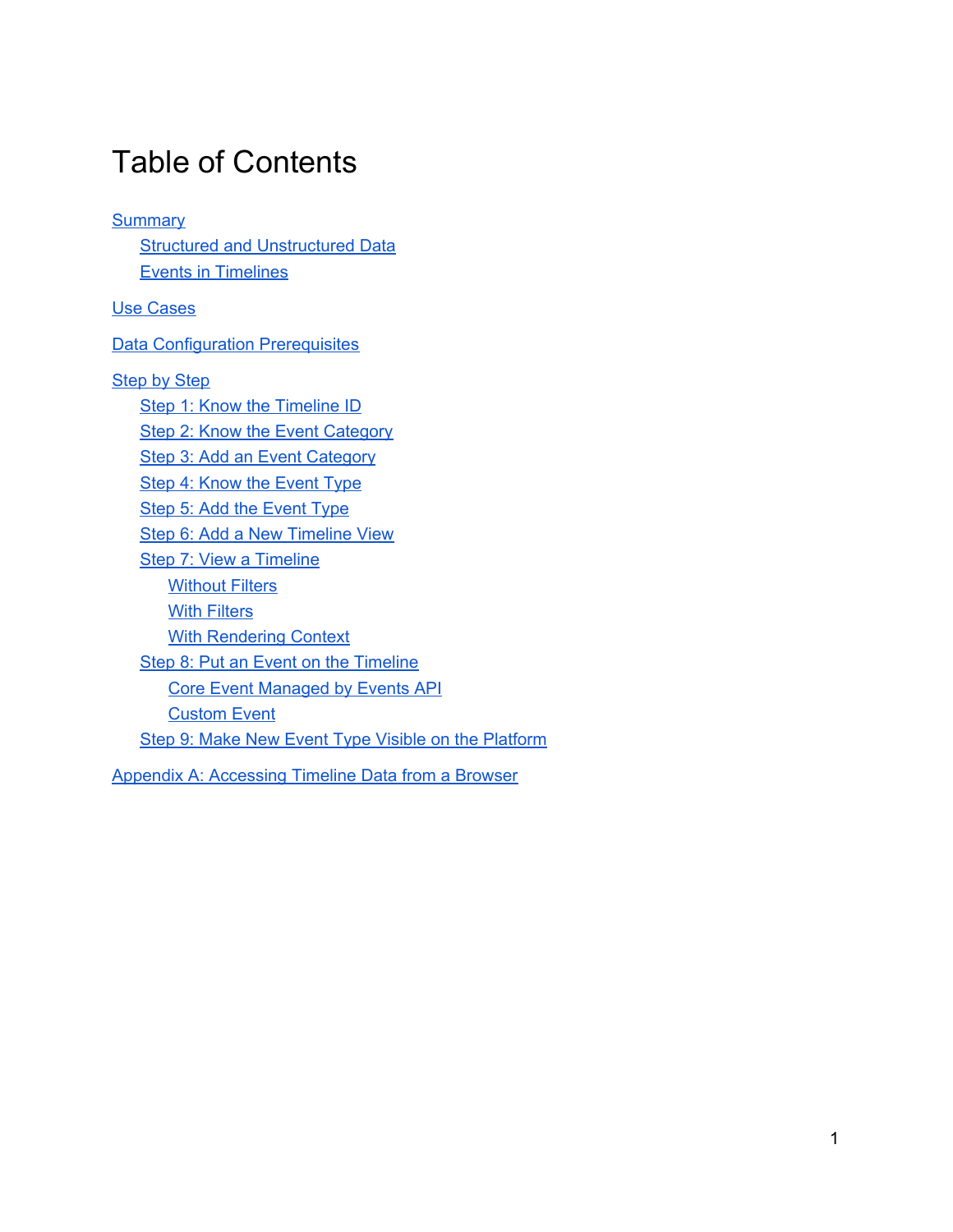## <span id="page-2-0"></span>Summary

Timelines record various types of temporal events, each with its own different set of data attributes. There is no limit to the size or type of timeline you can define. While a user event timeline is typical, others, such as campaign or point of sale timelines, can also be created. Having multiple timelines allows you to keep events logically separated along service boundaries and not easily intermingled.

The Timeline APIs are organized into three basic sets of functionality:

- [Timeline](https://docs.sessionm.com/server2server/#timeline-service-api) Service API allows you to build and manage an event timeline service. It offers the ability to define different kinds of timelines that consume raw data from external devices generating events.
- [Timeline](https://docs.sessionm.com/server2server/#timeline-event-types-api) Event Types API allows you to construct and maintain event types that can be shown in an event timeline. Event types correspond to actions taken by organizations and customers. Event types can be grouped by category. This API also supports the ability to associate templates to specific event types.
- Timeline [Configuration](https://docs.sessionm.com/server2server/#timeline-configuration-api) API includes methods that can constrain a very large timeline with views that read from the timeline service and inject context into the raw event data being presented. This API includes methods for creating event templates and rendering contexts for these views.

### <span id="page-2-1"></span>Structured and Unstructured Data

The SM Platform relies on a combination of structured and unstructured data storage to provide our clients with a high performance solution.

Structured data can be a timeline for a specific customer and likely contains several meaningful properties. Structured data has been optimized for display. The primary display is the activity log presentation in various SMP UI screens. These core applications perform transactions via SMP server-to-server APIs implemented in Ruby. These public APIs create and manage meaningful data constructs such as timelines, views, event types and event categories.

Unstructured data, on the other hand, is really just raw data with a timestamp and a timeline reference. It is payload data that has been built in both Java or Go and has been optimized for speed. This data is pulled from an SQL-based data store and can be accessed with an internal Timeline APIs written in Java.

The Timeline APIs provide ways of accessing structured data from an unstructured data store. The APIs offer critical services to many other APIs that need to access customer events, which are stored in timelines.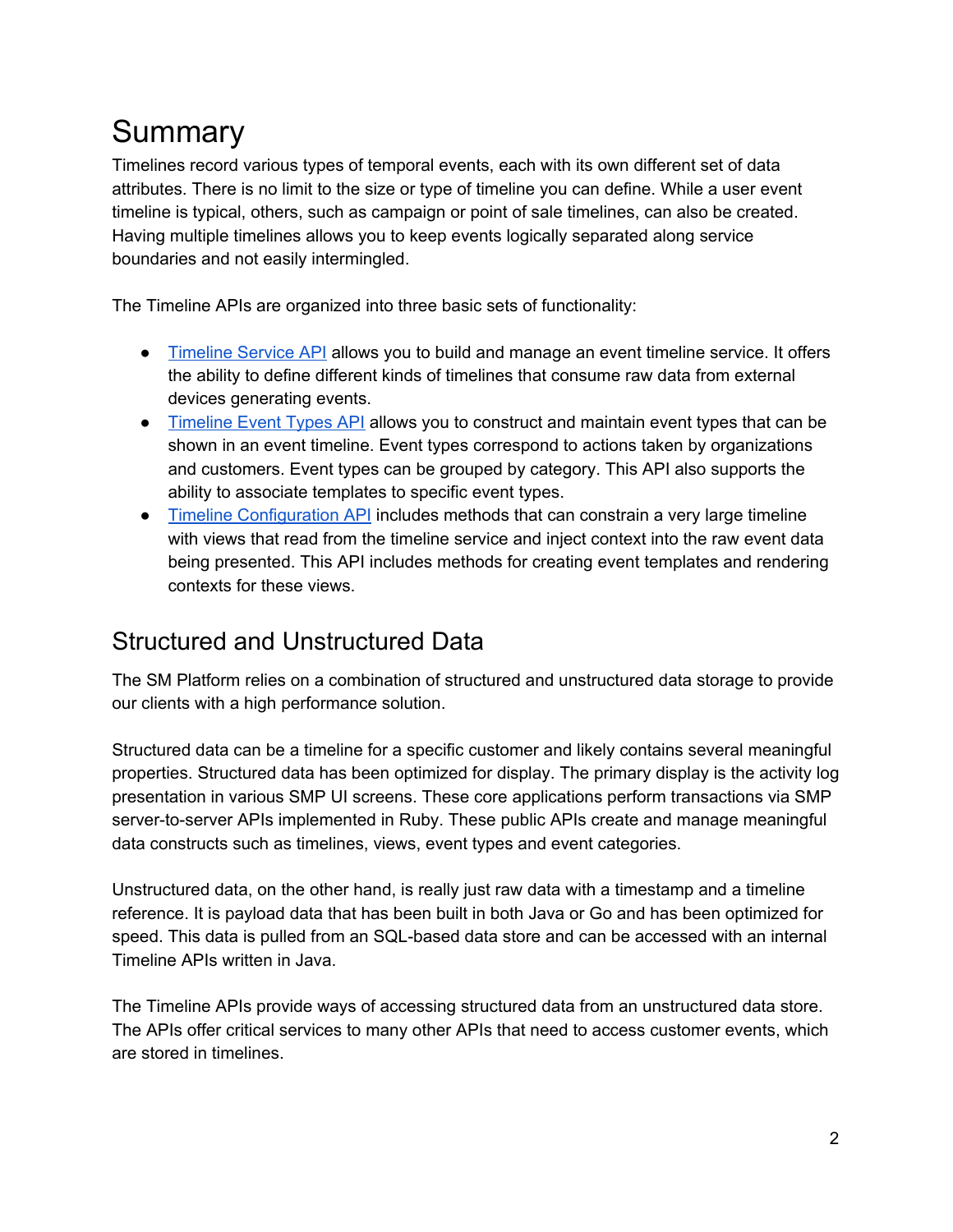### <span id="page-3-0"></span>Events in Timelines

Events flow into timelines. They get written to a timeline at a variety of ingestion points. The Events API is an ingestion point. Others, for example, include APIs for transactions, offers and POS domains. Events can be associated with:

- Activity Any predefined, customer-triggered event that indicates a customer has performed a particular behavior. Examples of basic activity events range from digital engagement with content, such as opening an app or clicking on a web form, to other simple activity events, such as abandoning a shopping cart within a mobile app or on an e-commerce site. May optionally include additional event attributes such as a count for the number of times the event has occurred and the date of its occurrence.
- Location A customer-triggered event that indicates a location-specific activity such as a customer entering, leaving, staying at, or checking into a particular venue or set of venues. These events can enable the caller of the API to trigger location-specific content and messaging. Common metadata includes location-specific information such as the device location of the event (longitude, latitude), geofence crossed, venue and time of the event.
- Purchase A customer-triggered event that indicates purchases such as a transaction value and, optionally, an item code or SKU. These events enable the caller of the API to trigger content and messaging based on SKU-level purchase events.
- State Change Data reflecting customer state changes associated with events. Generally, these events are not static, but rather defined for customers relative to a point in time. For example, events might include using a loyalty card, submitting a survey, or celebrating a birthday. When events occur, state changes accompany them, such as changing from one tier to another or opting in/out of a loyalty program. There is often a boolean attribute flipping from one state to another.

## <span id="page-3-1"></span>Use Cases

These use cases are typical for the Timeline API:

- Loyalty application to display user activity in a widget on a mobile application.
- Client web application to display user customer service notes in a preferences center application interface.

## <span id="page-3-2"></span>Data Configuration Prerequisites

This workflow requires that your customer success representative or integration engineer has ensured that the system has been configured. This process includes configuring log files to communicate with queues as well as setting up a few different timeline services.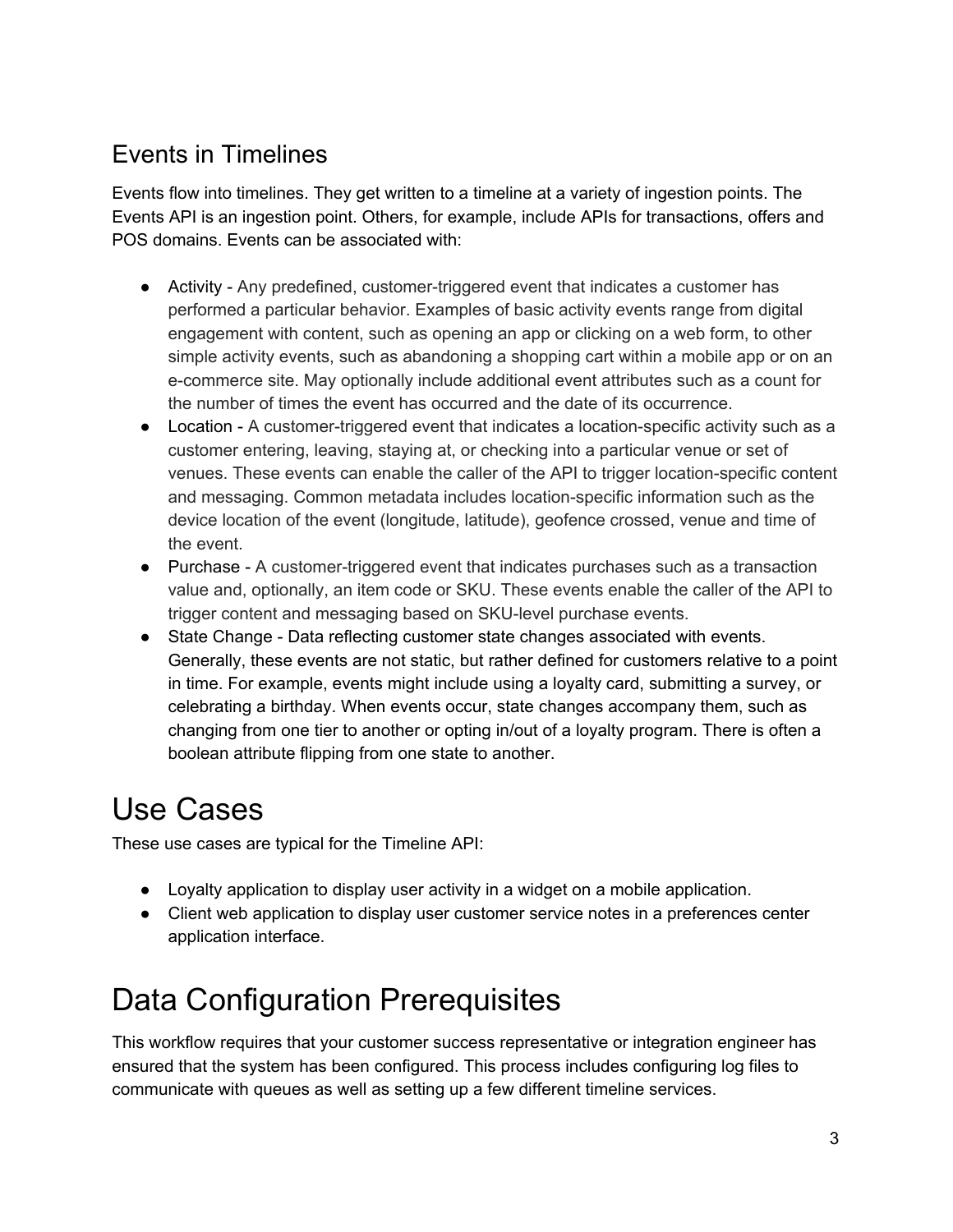## <span id="page-4-0"></span>Step by Step

The workflow for displaying specific data from a timeline follows the step-by-step decision tree diagrammed below:

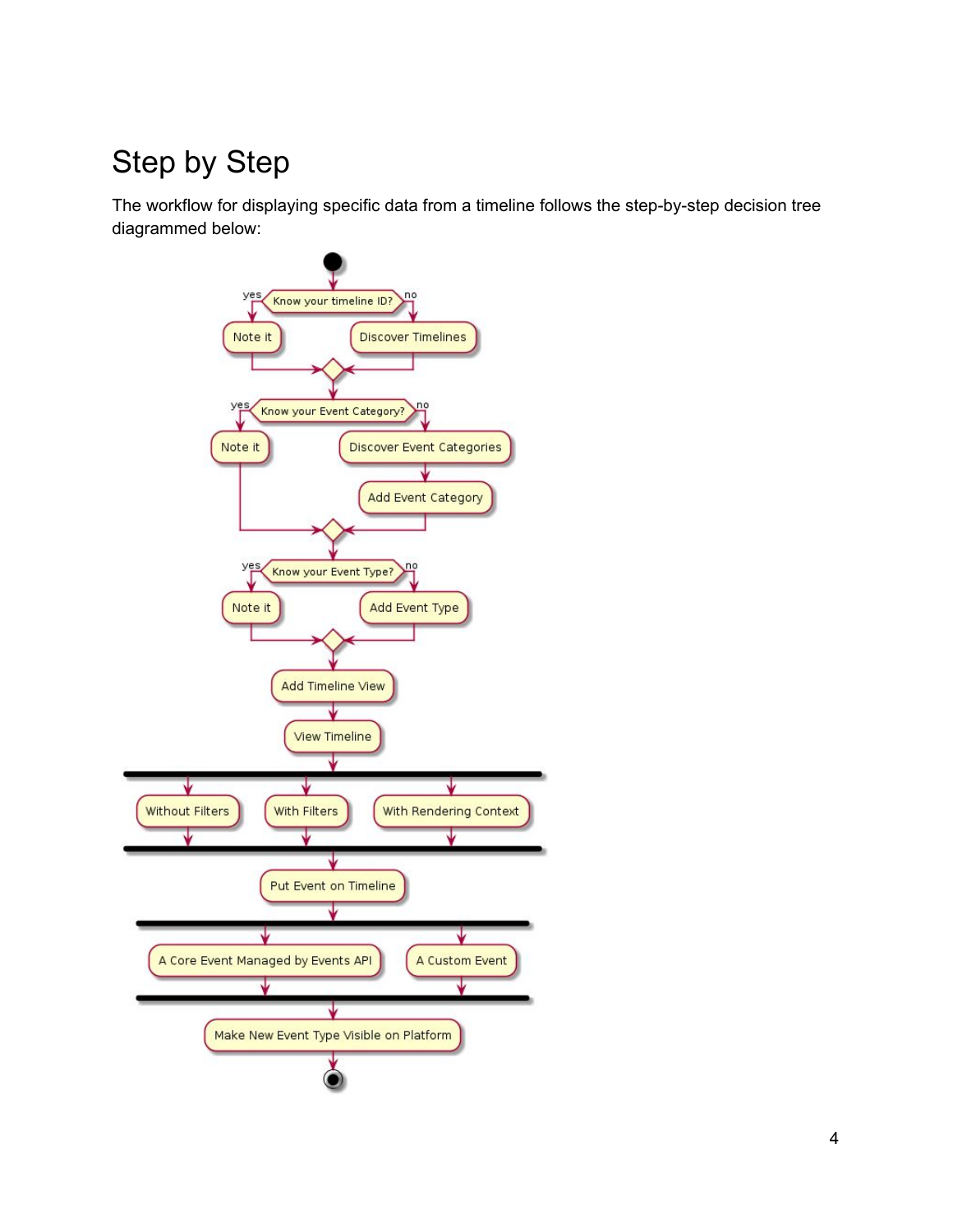The sections that follow reflect the decisions and actions detailed in this diagram. Note that throughout this workflow external IDs are featured in the specification of endpoints, but internal IDs can also be used.

When issuing curl commands for platform transactions, adhere to the following syntax:

- Begin each curl command with either POST or GET.
- Specify: -H 'Content-Type: application/json' -H 'authorization: Basic AUTH\_ID'
- Begin URL with same endpoint + API key: https://[ENDPOINT]/priv/v1/apps/API\_KEY

#### <span id="page-5-0"></span>Step 1: Know the Timeline ID

By default, the timeline, or stream, shows all event data. The first step for defining the data you want to display from a timeline is knowing which timeline you want to work with. If you know the timeline, note its ID and proceed to [Step](#page-6-0) 2. The timeline ID is used for subsequent queries and is dependant on environment.

If you don't know it, you need to discover it from among the system's existing timelines. Using the Timeline Service API, specify this endpoint to see which timelines exist in the system:

```
GET /v1/apps/:api_key/timelines/streams
```
After the endpoint makes the request for timelines, the platform returns a response object, which is shown below:

#### Response

```
{
       "status": "ok",
       "streams": [
              \left\{ \begin{array}{c} 1 \end{array} \right\}"stream": {
                              "created_at": "2017-07-28T15:52:49Z",
                               "disabled": false,
                              "event stream stream type id": 1,
                              "id": 14,
                               "organization_id": 13,
                               "updated_at": "2017-07-28T15:52:49Z"
                       }
               }
       ]
}
```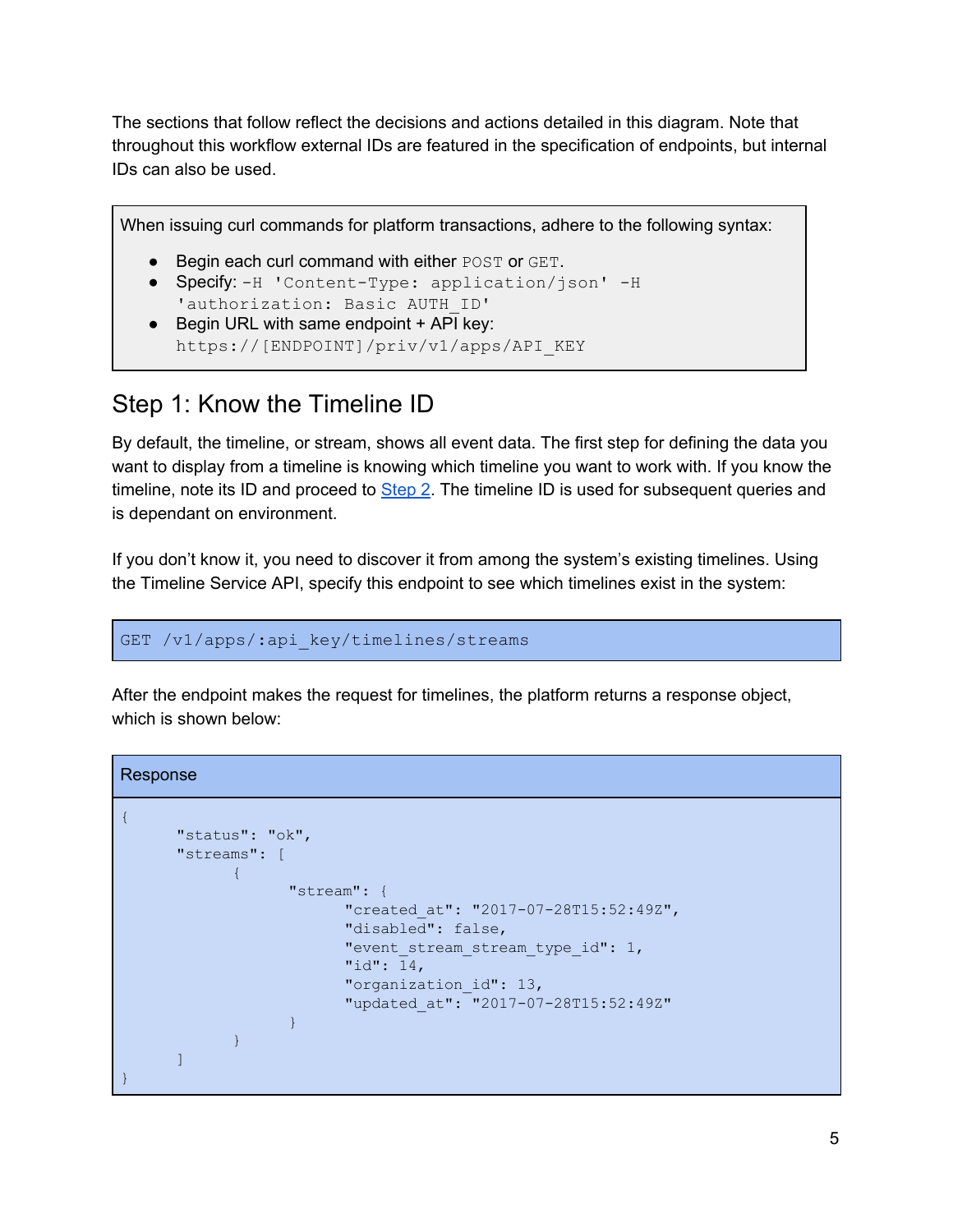This response shows that the system has a single timeline (represented by the *stream* object) with an ID of *14*. For more information, see Retrieve All Timeline [Services.](https://docs.sessionm.com/server2server/#retrieve-all-timeline-services)

Now, having identified the single timeline in the system, you can view what event categories have been configured for the system and then determine whether or not you need to add a new one for the data you want to present.

### <span id="page-6-0"></span>Step 2: Know the Event Category

The second step for defining the data you want to display from a timeline is knowing the event categories of the event types you want to show. Note that the platform is pre-configured with a collection of event categories for several kinds of data, including points, offers, transactions and campaigns. So it's entirely possible that the category you want to display already exists.

If you know the event category, note its ID and proceed to [Step](#page-8-0) 4. If you don't know it, you can discover what event categories already exist in the system. Without knowing the categories, subsequent API calls may create redundant data. Using the Timeline Event Types API, specify this endpoint to retrieve all event categories for all timelines, which, in this workflow, happens to be a single timeline:

GET /v1/apps/:api key/timelines/categories

After the endpoint makes the request for categories, the platform returns a response object, which is shown below:

#### Response

```
{
      "status": "ok",
      "result": [
             \left\{ \right."event category": {
                          "created_at": "2017-07-28T15:52:49Z",
                           "description": null,
                           "id": 118,
                           "name": "POINTS",
                           "organization_id": 13,
                           "slug": "POINTS",
                           "updated_at": "2017-07-28T15:52:49Z"
                    }
             },
             .....Truncated...
      ]
}
```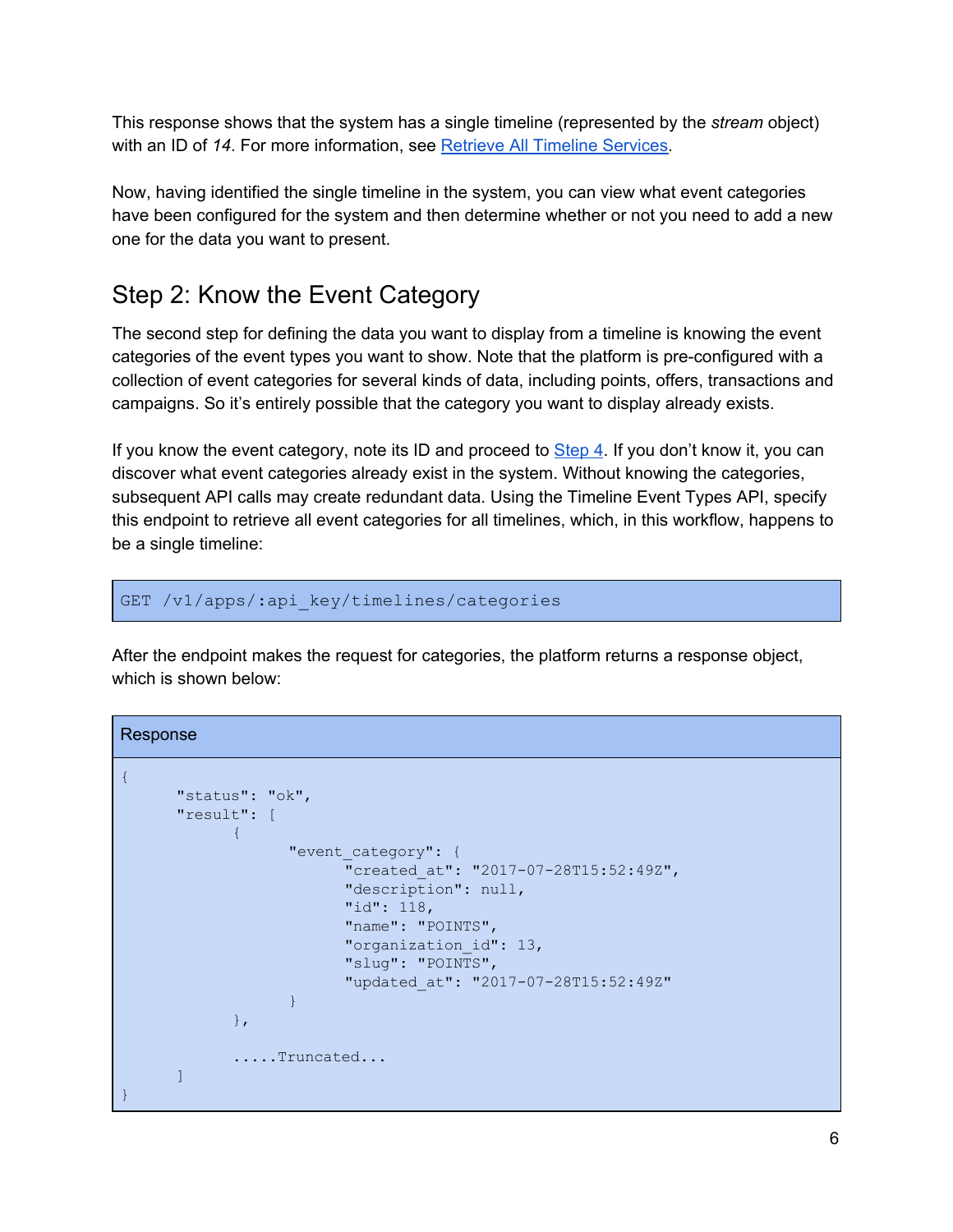This truncated response shows that the system has a single event category with a name of *POINTS*. For more information, see Retrieve Event [Categories](https://docs.sessionm.com/server2server/#retrieve-event-categories).

Now, having identified the existing event categories configured for the system, you can either note the one you want to use or add a new one.

#### <span id="page-7-0"></span>Step 3: Add an Event Category

If you don't see the event category you need, you may need to create one. The third step for defining what data to show from a timeline is adding an event category for the kind of events you want to present. After verifying the categories in the previous step, you can ensure that the new category you create serves a new business or integration purpose.

Using the Timeline Event Types API, specify a new category in the endpoint with a category name. The new event category shown in the endpoint below is *Z\_POINTS*:

POST /v1/apps/:api\_key/timelines/categories?category[name]=Z\_POINTS

After the endpoint makes the request for categories, the platform returns a response object, which is shown below:

```
Response
```

```
{
      "status": "ok",
      "event category": {
            "updated_at": "2018-06-26T13:56:20Z",
            "created_at": "2018-06-26T13:56:20Z",
            "slug": "Z_POINTS",
            "id": "120",
            "name": "Z_POINTS"
      }
}
```
This response shows the addition of the *Z\_POINTS* category, with an ID of *120*. For more information, see Create an Event [Category](https://docs.sessionm.com/server2server/#create-an-event-category). Note that event categories are not visible on their own. Each event type must be individually specified in a rendering context, a step discussed [below](#page-15-0).

Now, having identified or created a new event category, you can determine what event type to display within that event category.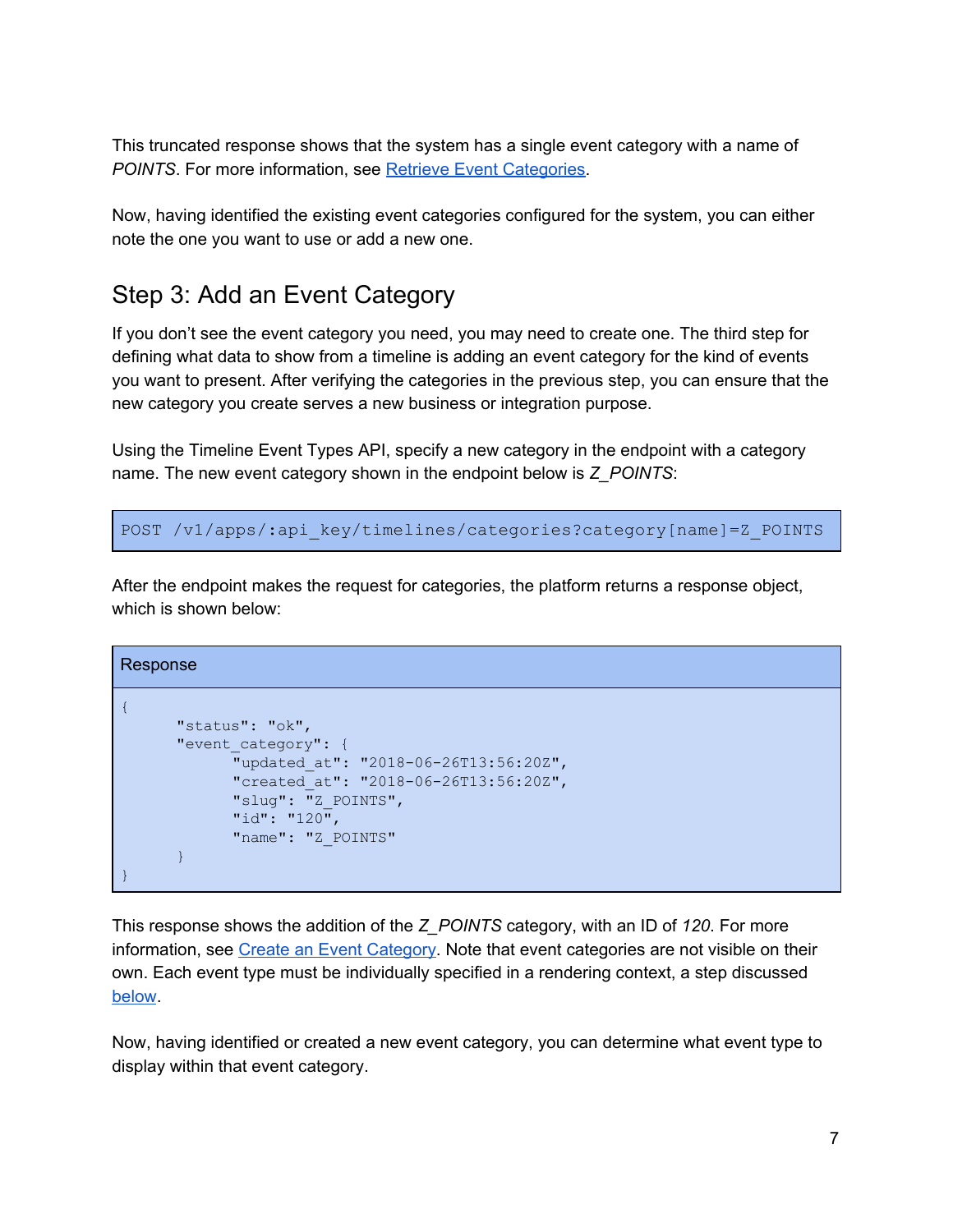### <span id="page-8-0"></span>Step 4: Know the Event Type

The fourth step for defining what data to present from a timeline is knowing or creating the event type you want to show.

Event types are business actions. Currently, there is no way to validate the existing business event types in the system. However, you do have two options for discovering an existing one:

- You can consult your customer success representative or integration engineer for assistance in identifying the system's existing event types.
- You can consult the following list of the platform's default categories/types:

| Category              | <b>Types</b>                                                                                               |
|-----------------------|------------------------------------------------------------------------------------------------------------|
| <b>CAMPAIGNS</b>      | <b>EMAIL OPENED</b><br>PUSH MESSAGE OPENED<br>VIDEO_WATCHED                                                |
| <b>LOYALTY</b>        | KEYWORD_ENTERED<br>LOYALTY CARD LINKED<br>LOYALTY RULE ACHIEVED<br><b>REGISTRATION</b><br>USER_TAG_DROPPED |
| <b>NOTES</b>          | NOTE_ADDED                                                                                                 |
| <b>OFFERS</b>         | GIFT_REDEEMED<br>OFFER CLAIMED<br>OFFER_REDEEMED                                                           |
| <b>POINTS</b>         | POINTS_AWARDED<br>POINTS_COMPED<br>POINTS EARNED<br>POINTS USED                                            |
| PROMO CODES           | PROMO CODE RECEIVED<br>PROMO CODE USED                                                                     |
| <b>PURCHASE</b>       | <b>PURCHASE</b>                                                                                            |
| PURCHASE TRANSACTIONS | PURCHASE TRANSACTION                                                                                       |
| <b>TIERS</b>          | TIER_ADVANCED<br><b>TIER RESET</b><br><b>TIER TRANSIT</b>                                                  |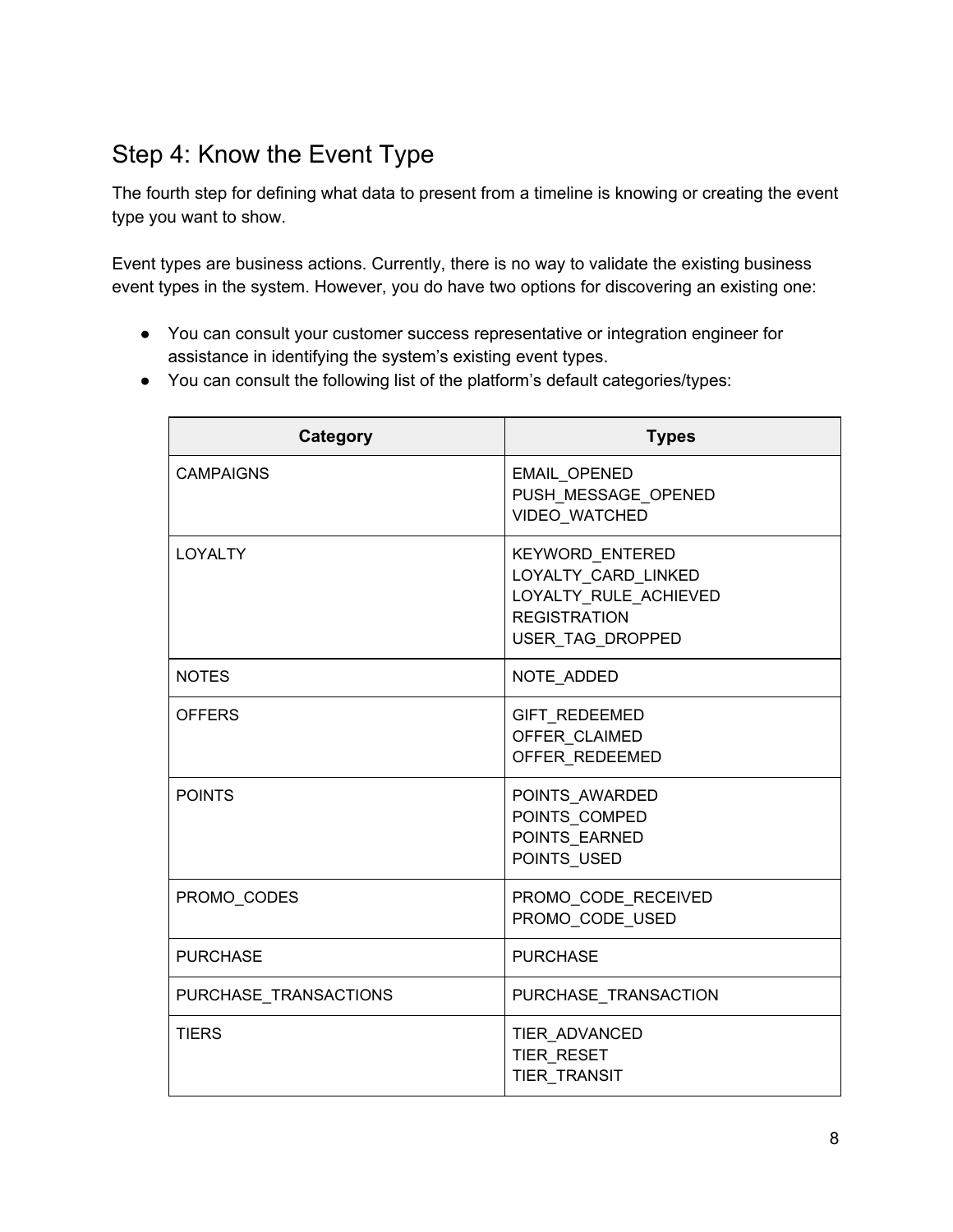If you know the event type you intend to display data for, note it and proceed to [Step](#page-10-0) 6. If you don't, you can add one according to the discussion below.

### <span id="page-9-0"></span>Step 5: Add the Event Type

If you don't know the event type, the fifth step for defining what data gets presented from the timeline is creating a new one. Using the Timeline Event Types API, specify this endpoint to create an event type for a timeline:

```
POST /v1/apps/:api_key/timelines/14/event-types
```
Note that the parameter *14* included in this endpoint is the timeline ID, which is shown as the *id* attribute of the *stream* object returned in the response featured in [Step](#page-5-0) 1.

The endpoint passes in the *event\_type* request object for a new event type called *PURCHASE*.

Request { "event\_type": { "description": "New Purchase Event", "event stream event category id": 120, "name": "PURCHASE" }

This request for the new event type contains an *event* stream event category id. Its value is set to *120* because that is the id associated with the *event\_category* object named "Z\_POINTS," which is returned in the response featured in [Step](#page-7-0) 3. In effect, *event\_stream\_event\_category\_id* in this *event* type request object maps to *id* of the *event* category response object depicted in Step 3.

The platform then returns a response object:

}

```
Response
{
    "status": "ok",
    "event_type": {
        "description": "New Purchase Event",
        "event stream event category id": 120,
        "id": 1235,
        "event_stream_stream_id": 14,
```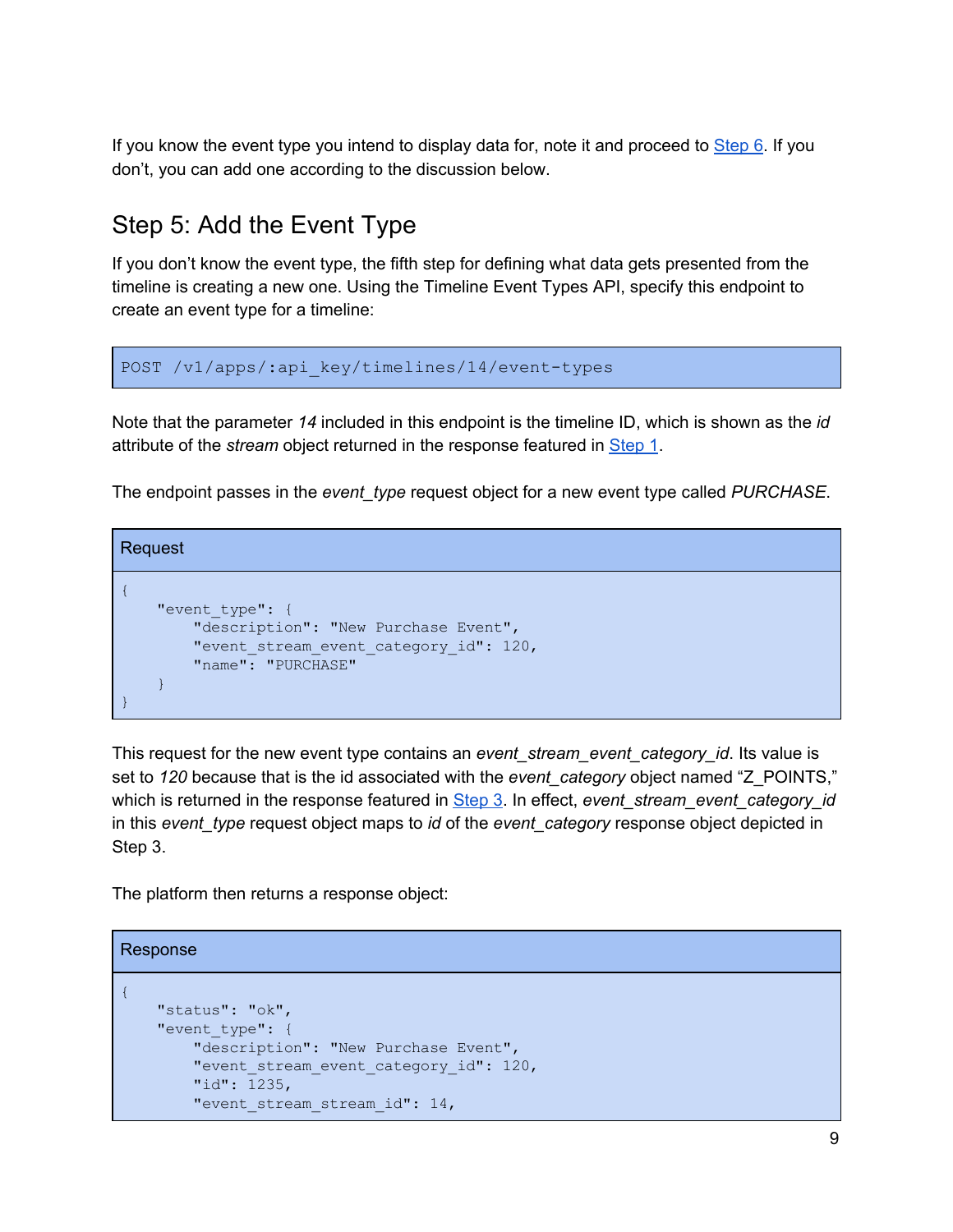```
"slug": "PURCHASE",
        "name": "PURCHASE"
    }
}
```
This response shows the newly added event type *PURCHASE* with its corresponding event category (*event\_stream\_event\_category\_id*) of *120* and a timeline ID (*event\_stream\_stream\_id*) of *14*. Note too that the new event type's *id* is *1235*. For more information, see [Create](https://docs.sessionm.com/server2server/#create-an-event-type) an Event [Type.](https://docs.sessionm.com/server2server/#create-an-event-type)

Now, with the event type discovered in [Step](#page-8-0) 4 or created in [Step](#page-9-0) 5, you can add a new timeline view.

### <span id="page-10-0"></span>Step 6: Add a New Timeline View

The sixth step for defining the data you want to present from a timeline is adding a new timeline view. The timeline view captures whatever subset of the timeline's entire event history that you want to present. It is the bare minimum that is required to call the timeline for a particular user. Using the Timeline Configuration API, specify this endpoint to create a new view for a timeline, which is represented in the endpoint as the *event\_stream\_stream\_id*, an integer of *14*:

POST /v1/apps/:api\_key/timelines/14/views

The endpoint passes in the *stream\_view* request object for a view called *NEW\_VIEW*. This view is filtered by *since* and *count* values, which are set in the *query* attribute, as shown below:

```
Request
{
      "stream_view": {
           "query": "since, count",
            "event_stream_stream_id": 14,
            "name": "NEW VIEW",
            "description": "A new view on our data"
      }
}
```
The platform then returns a response object:

```
Response
{
      "status": "ok",
```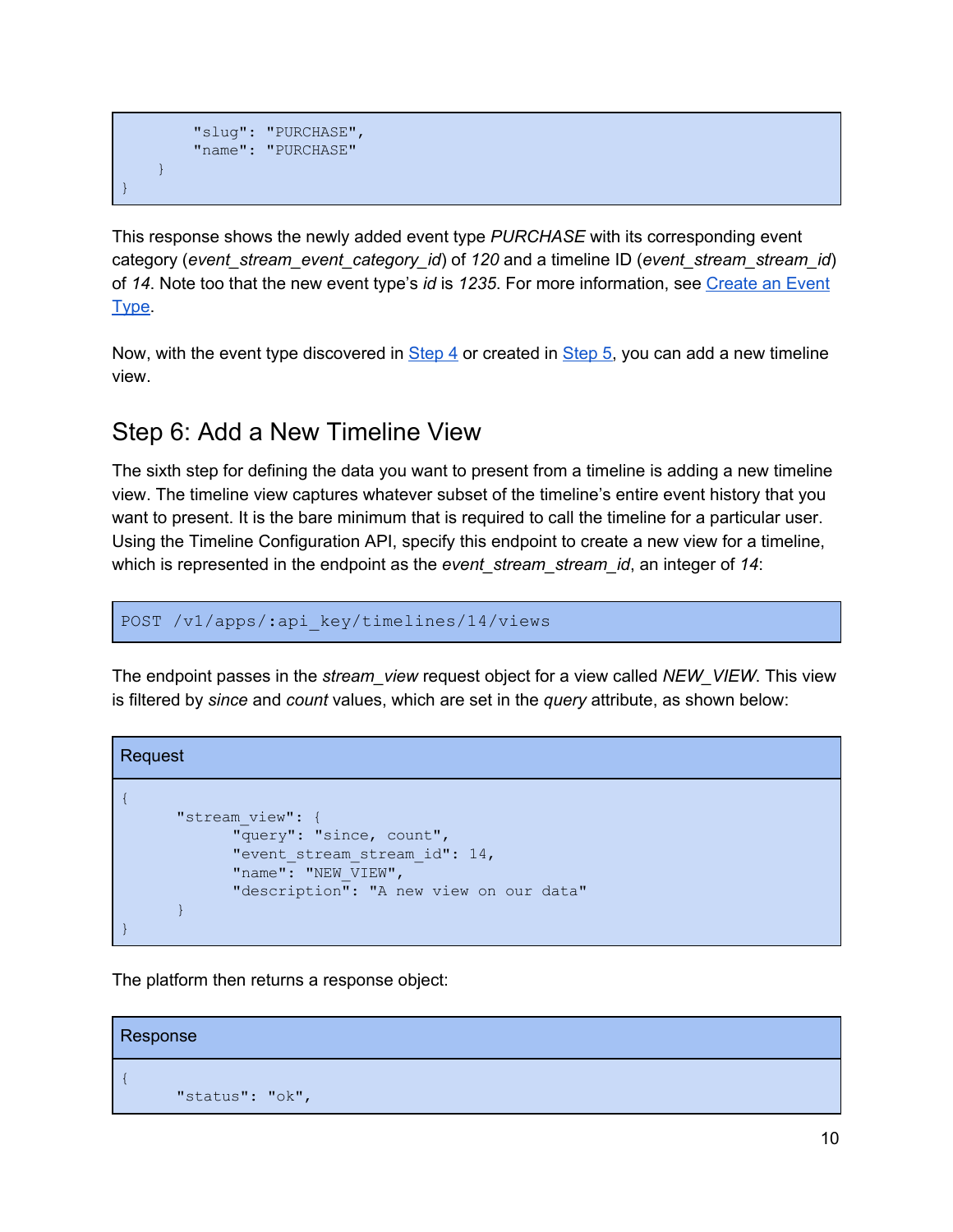```
"stream view": {
           "description": "A new view on our data",
            "id": 59,
            "query": "since, count",
            "event_stream_stream_id": 14,
            "slug": "NEW VIEW",
            "name": "NEW VIEW"
      }
}
```
This response shows the newly added *stream\_view* object with a name of *NEW\_VIEW* and a corresponding *event\_stream\_stream\_id* (timeline ID) of *14*. For more information, see [Create](https://docs.sessionm.com/server2server/#create-a-timeline-view) a [Timeline](https://docs.sessionm.com/server2server/#create-a-timeline-view) View.

At this point in the workflow, we have obtained or created a new event category and event type as well as a view of the timeline data that is filtered using the *since* and *count* attributes. For more information on these attributes, review the "Endpoints" section for **[Retrieve](https://docs.sessionm.com/server2server/#retrieve-events-for-a-single-view) Events for a** [Single](https://docs.sessionm.com/server2server/#retrieve-events-for-a-single-view) View.

#### <span id="page-11-0"></span>Step 7: View a Timeline

Now that you have defined the view of the timeline that you want, you can actually present it in this seventh step of the workflow. For example, you might be displaying customer activity in a mobile app or the SMP UI. Whatever the use case, the platform provides three different ways of showing a view:

- Without Filters
- With Filters
- With Rendering Context

#### <span id="page-11-1"></span>Without Filters

When you view a timeline without any filters, the timeline displays the maximum number of events. With this view, you can pull the timeline and retrieve all data for the customer. The pattern below depicts a client app making a call to retrieve a complete customer timeline, without any data filtered out.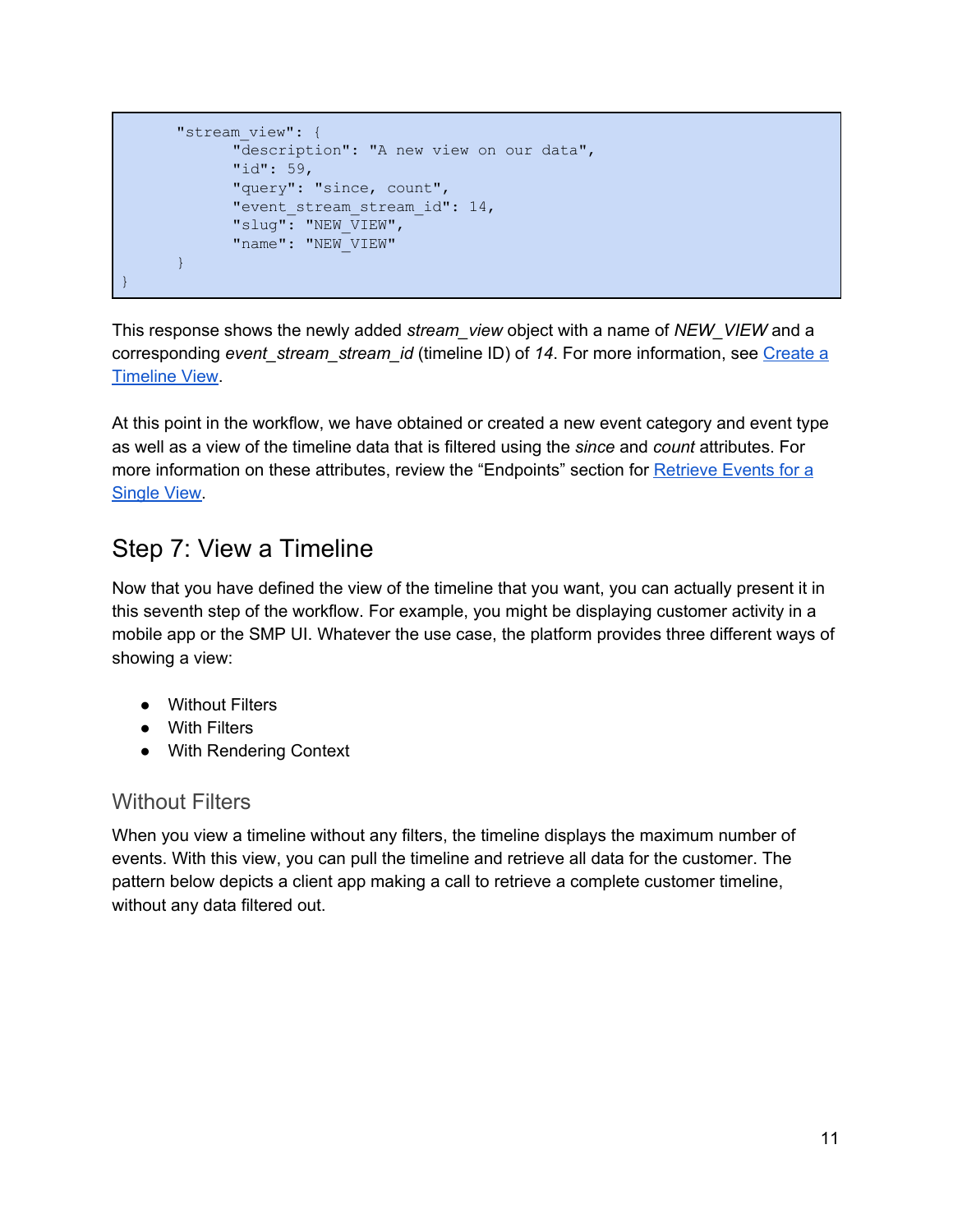

Use the Timeline Service API to specify this endpoint and retrieve and view a timeline without any filters:



After the endpoint makes the request for the entire, unfiltered timeline, the platform returns a response object, which is shown below:

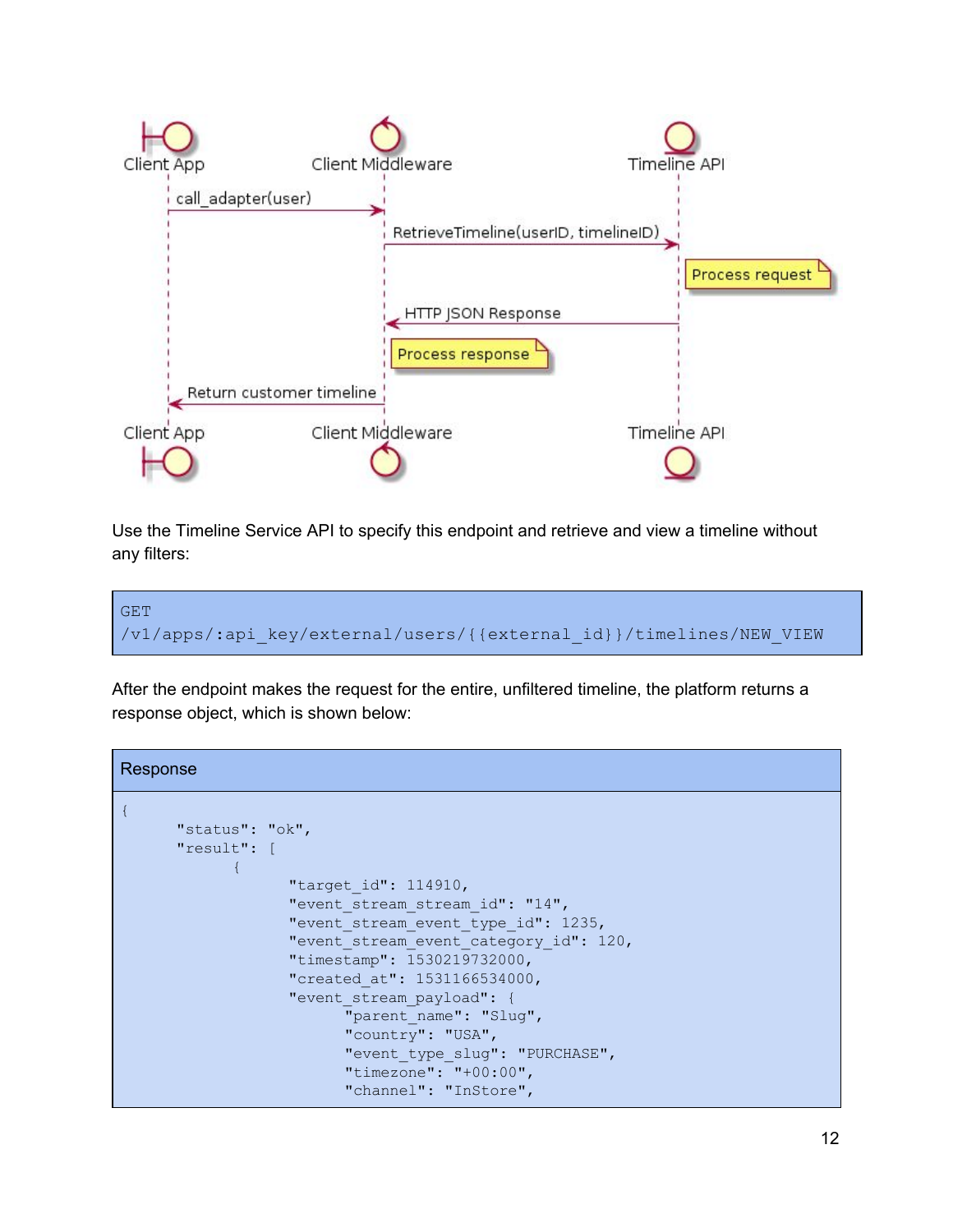```
"description": "",
      "external_id": {
            "key": "external id",
            "value": "zlwxIOdXjpLLr4zx",
            "parent": "",
            "type": "MAPPED"
      },
      "rewards system id": "6",
      "player id": {
            "key": "player id",
            "value": "114910",
            "parent": "",
            "type": "MAPPED"
      },
      "model type name": "",
      "event category name": "Z POINTS",
      "transaction time": {
            "key": "transaction time",
            "value": "1530219732.0",
            "parent": "",
            "type": "MAPPED"
      },
      "currency": "457",
      "developer_id": "13",
      "sub channel": "Mobile",
      "model type id": "",
      "transaction_id": "RR6cyohSraGIxqG5",
      "used_msr_reward": "false",
      "amount": "2070.0",
      "awarded merchant points": "",
      "award limit reached": "",
      "card_number": "",
      "retailer": "",
      "price_amount": "2070.0",
      "store": "R2q",
      "model_id": "",
      "transaction type": "Create",
      "application id": "145",
      "event_type_name": "PURCHASE",
      "override_price_amount": "",
      "event category slug": "Z POINTS",
      "user_id": "8fd97dda-83b2-11e8-9e43-f75d1b1d641c",
      "subtotal": "2070.0",
      "qty": "1",
      "name": "Hy1KVfajuL",
      "discount price amount": "0",
      "postal_code": "01875",
      "request_id": "f80256c0-83b2-11e8-9fd8-6a371b1d641c"
},
"contexts": [
      {
      }
]
```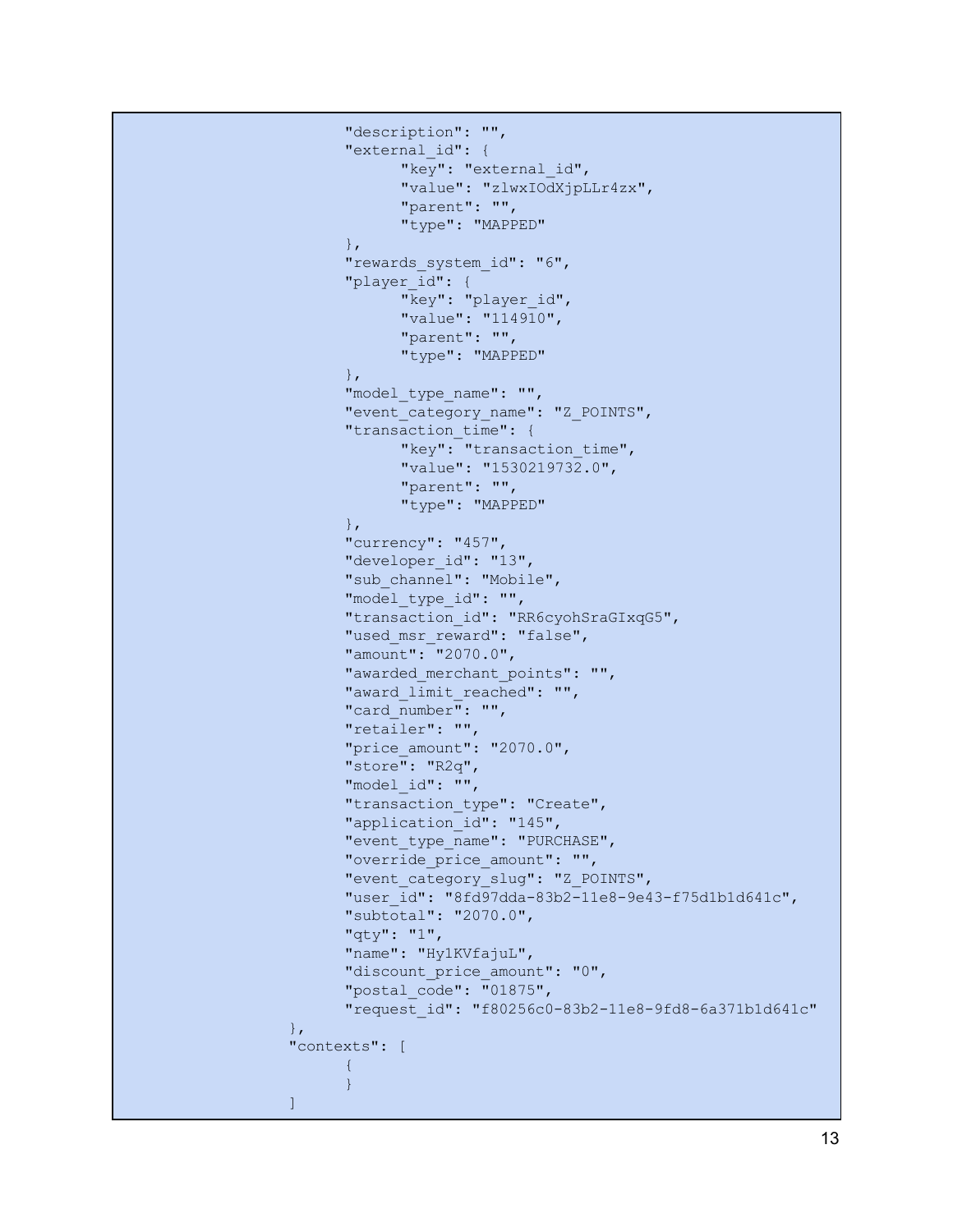

For more information, see [Retrieve](https://docs.sessionm.com/server2server/#retrieve-events-for-a-single-view) Events for a Single View.

If the timeline view without filters is not your preference, you can choose to view a timeline *with* filters, which is addressed below.

#### <span id="page-14-0"></span>With Filters

When you view a timeline with a combination of filters, you reduce the number of events being shown in the view. The pattern below depicts a client app making a call to retrieve a customer timeline, filtering with *Since* and *Count* values.



Using the Timeline Service API, you can specify an endpoint that retrieves and views a timeline with several active filters. These filters can be passed as parameters in the endpoint URL. Here are the possible filter types, each with an example:

- Context slug: context slug=ABC
- Since: since=1484585770
- $\bullet$  Count: count=2
- Event Category ID: filter [event category id]=123
- Event Type IDs (multiple): event types=12,13,14
- Target ID: Internal ID from SessionM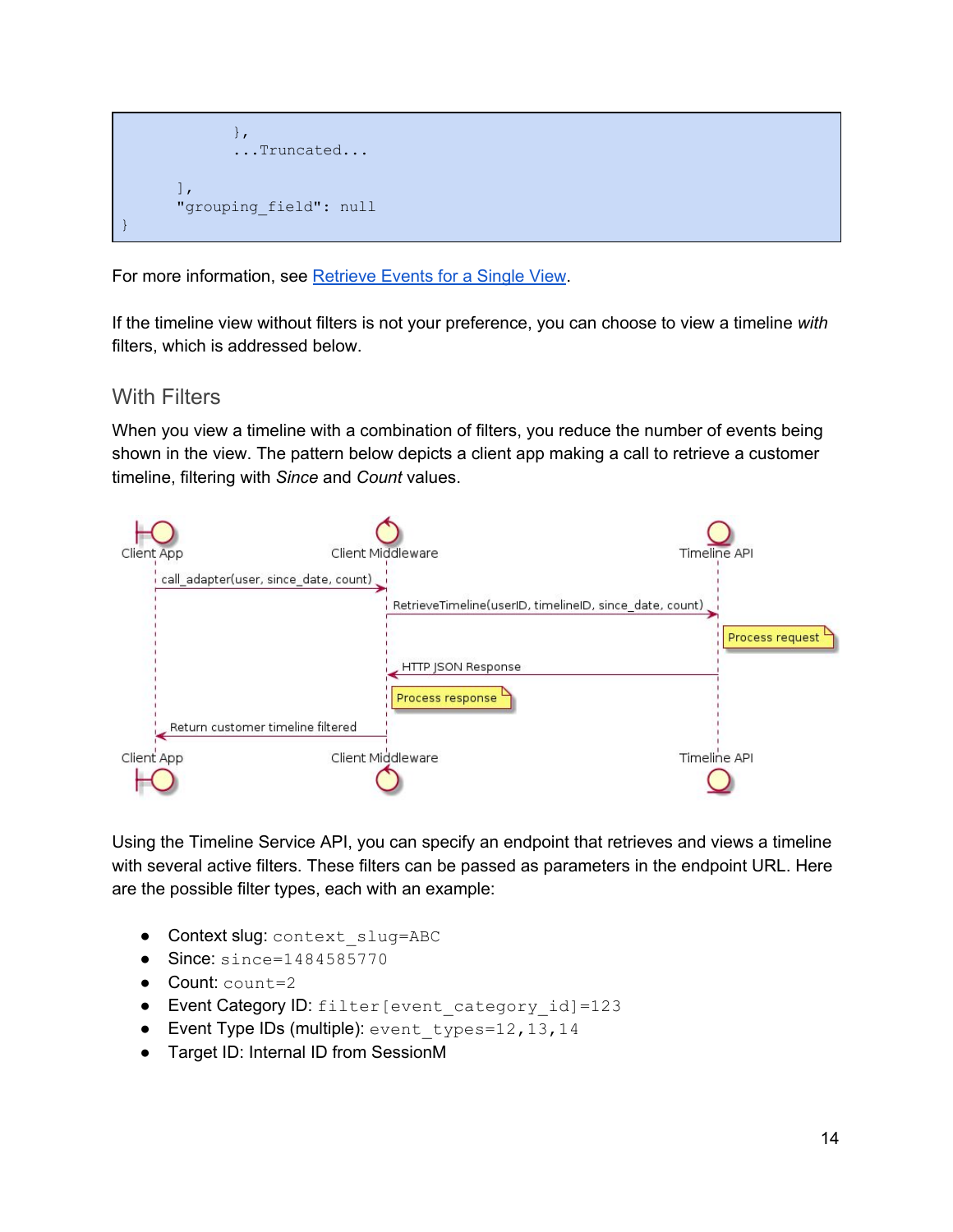For more information on these parameters, see the "Endpoint Parameters" section of [Retrieve](https://docs.sessionm.com/server2server/#retrieve-events-for-a-single-view) [Events](https://docs.sessionm.com/server2server/#retrieve-events-for-a-single-view) for a Single View.

The following endpoint utilizes parameters for count, since, event types and event category:

GET /v1/apps/:api\_key/external/users/{{external\_id}}/timelines/NEW\_VIEW?count =1 &since=1530045547&event\_types=12,13,14&filter[event\_category\_id]=123

After the endpoint makes the request for the filtered timeline, the platform returns a response object similar to the one shown in [Without](#page-11-1) Filters. Bear in mind that by adding filters to your GET, you reduce the number of events that appear in the response.

If the timeline view with or without filters is not your preference, you can choose to view a timeline with a rendering context, which is addressed below.

#### <span id="page-15-0"></span>With Rendering Context

When you create a custom view with a rendering context, you avoid filtering a view with SessionM event type or event type category IDs. In this case, you can create a custom rendering context for your timeline using the Timeline Event Types and Timeline Configuration APIs in conjunction with the SessionM Platform UI.

A rendering context specifies a context for a view to be presented in an associated template. For example, you could define a rendering context for customers engaged in an iOS-based mobile experience. In addition, the context could be associated with an event template, along with its association to an event type. Once a rendering context has been created, it is not editable via any platform APIs; so if any mistakes are made, consult your SessionM customer success representative or integration engineer.

Note: A rendering context is somewhat like an inverse filter. Nothing is shown until you explicitly add a reference from an event type to the rendering context. A rendering context without any links returns no results.

The pattern below depicts a client app making a call to retrieve a customer timeline using a rendering context.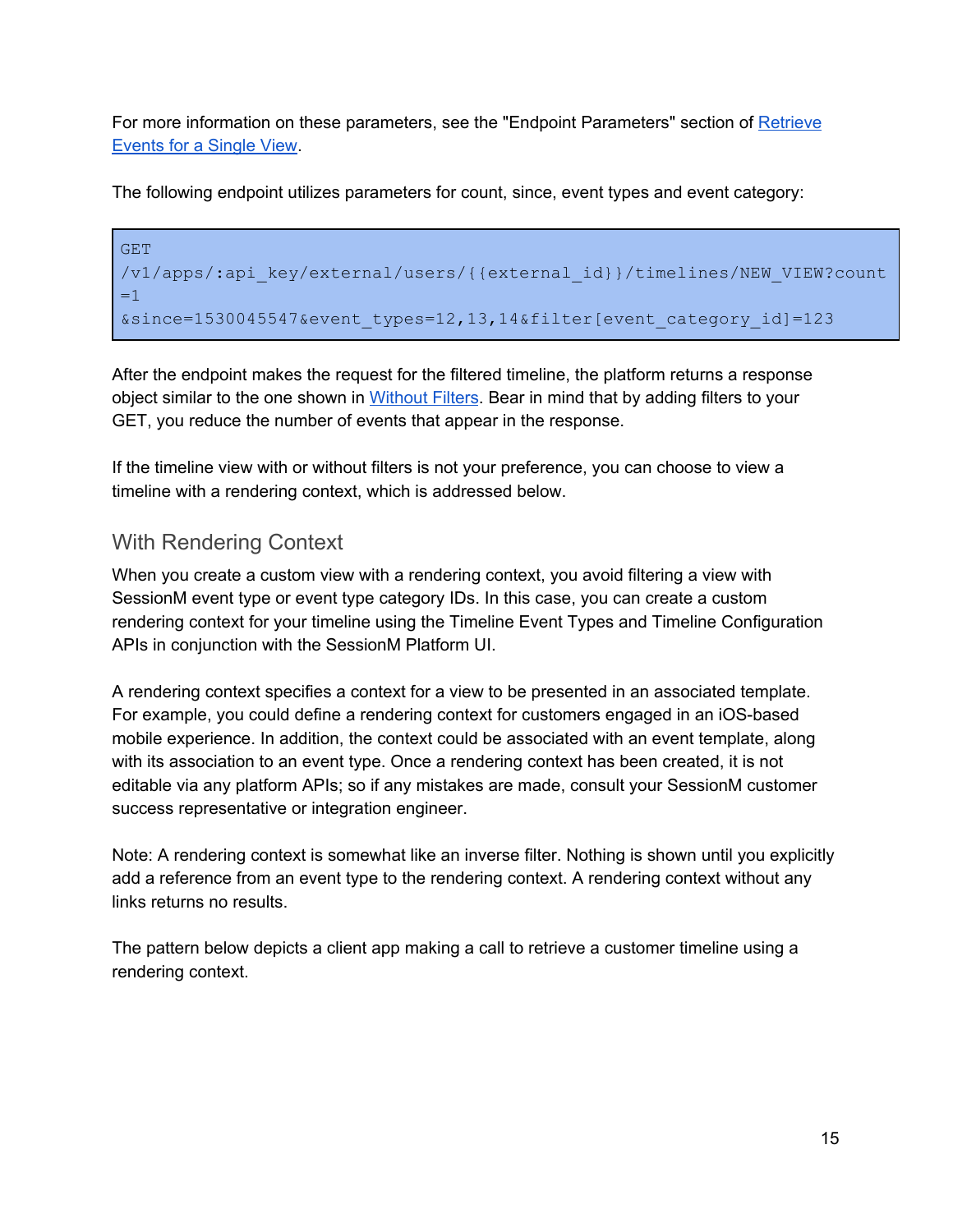

The following procedure guides you through the steps required to create a rendering context for a customer:

- 1. Retrieve the *event\_type\_id* by using your browser's inspector function to locate the corresponding *event\_stream\_event\_type\_id* in the activity feed for your customer. For more information, see Appendix A.
- 2. With the *event\_type\_id*, you can use the Retrieve Rendering [Templates](https://docs.sessionm.com/server2server/#retrieve-rendering-templates) API to retrieve a rendering template ID, which is specified by *event\_stream\_event\_template\_id*.
- 3. Add a new timeline view as per Step 6: Add a New [Timeline](#page-10-0) View. Note the ID in this case *59* - shown in the *stream\_view* response object. You can then specify this ID as the *event\_stream\_stream\_view\_id* parameter in the endpoint shown in step 5 of this procedure.

Or, alternatively, you can get all of the necessary stream view details for an existing view by using the Retrieve Details on a [Timeline](https://docs.sessionm.com/server2server/#retrieve-details-on-a-timeline-view) View API.

4. Now create an *event\_stream\_rendering\_context\_id* by running a valid curl like this:

```
POST /v1/apps/:api_key/timelines/rendering_contexts
?rendering_context[name]=name_here
```
The platform returns the following response:

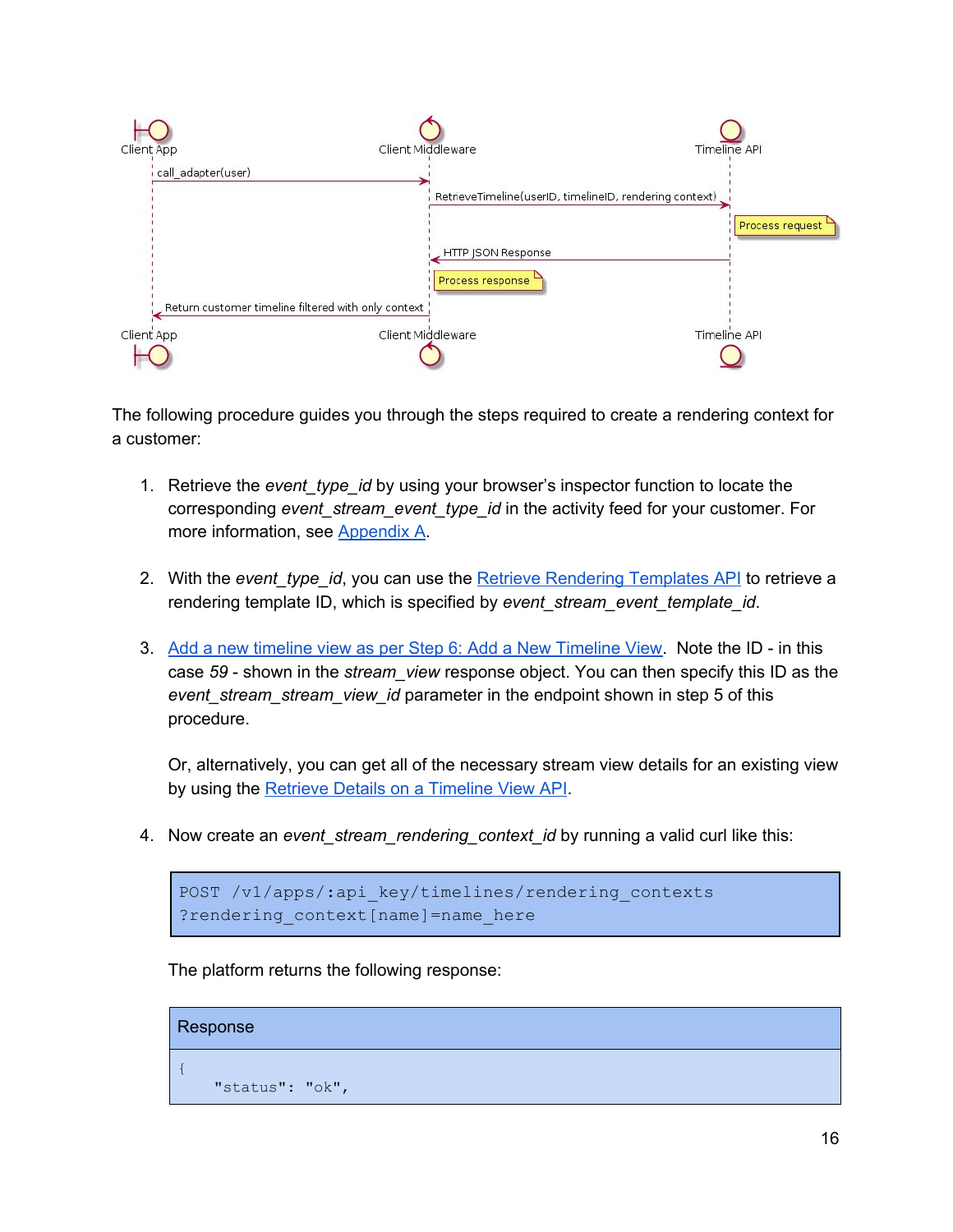```
"rendering_context": {
       "id": 56,
        "name": "api:event2",
        "slug": "API EVENT2",
        "organization_id": 13
    }
}
```
5. Finally, with all the data collected in this procedure, you can add the *event\_type* to the event stream rendering context. For example:

```
POST
/v1/apps/:api_key/timelines/{{stream_id}}/event-types/{{event_
type id}}/templates?rendering template[event stream event temp
late id]={{event stream event template id}}&rendering template
[event stream stream view id]={{event stream stream view id}} &
rendering template[event stream rendering context id]={{event
stream rendering context id}}&rendering template[version]={{ve
rsion}}
```
The platform returns the following response:

```
Response
{
    "status": "ok",
    "rendering template": {
        "id": 1158,
        "event stream event template id": 1227,
        "event stream stream view id": 59,
        "event stream rendering context id": 56,
        "version": 1
    }
}
```
6. Now, with your new rendering context defined, you can call it:

GET /v1/apps/:api key/timelines/GROUPED VIEW?context slugs=name here

The platform returns a response that is similar to what's returned for a timeline request in [Without](#page-11-1) Filters.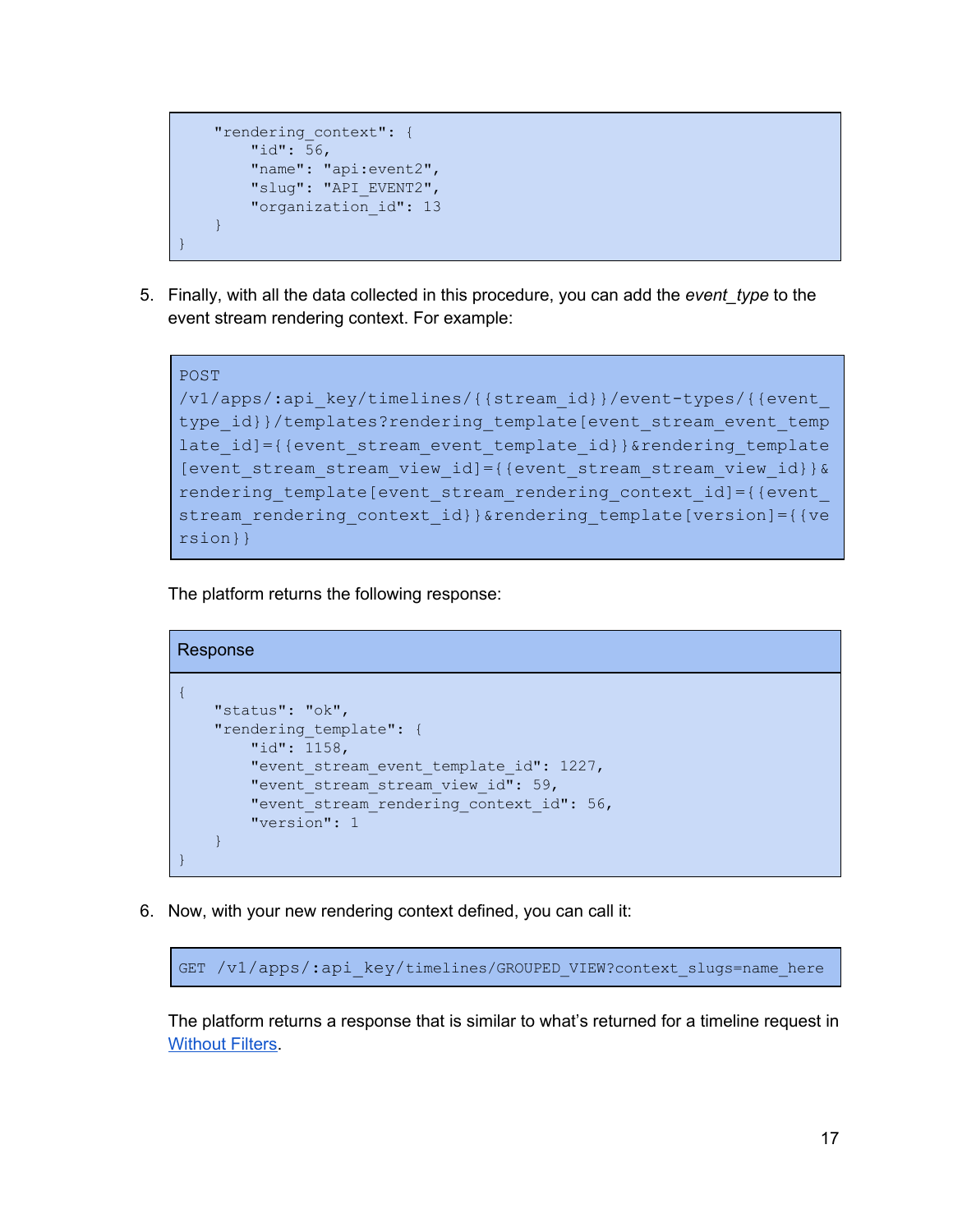Now that you have defined an event category and type, along with an associated view, it's time to generate some events on the timeline that can be displayed later in that view.

### <span id="page-18-0"></span>Step 8: Put an Event on the Timeline

Timelines record events. So, before you can see a particular view of timeline data, you need some actual events to see! Therefore, the eighth step of this workflow is putting an actual event on the timeline, one that can be displayed or rendered. You can add two kinds of events:

- Core Event Managed by Events API
- Custom Event

#### <span id="page-18-1"></span>Core Event Managed by Events API

When you add a core event, you define it with attributes that make it available to the other modules on the platform. This metadata, or logic, makes them integral to other kinds of platform objects, such as campaigns and offers. Core events are also written to platform logs.

Using the Events API, specify this endpoint to create an event on the timeline:

```
POST /v1/apps/:api_key/external/users/{{external_id}}/events
```
The endpoint passes in the *events* request object for a purchase event for an amount of 1741, which is shown below:

#### Request

| "events": {   |                                       |
|---------------|---------------------------------------|
| "purchase": [ |                                       |
|               |                                       |
|               | "parent name": "Racer",               |
|               | "price amount": 1741,                 |
|               | "name": "YZSC917DNF",                 |
|               | "currency": " $457"$ ,                |
|               | "sub channel": "Mobile",              |
|               | "transaction id": "coUxkGSFpTDu1nn0", |
|               | " $qty"$ : 1,                         |
|               | "item": "Racer",                      |
|               | "amount": $1741,$                     |
|               | "postal $code$ ": "01875",            |
|               | "store": "cYG",                       |
|               | "time": 1529826439,                   |
|               | "transaction type": "purchase",       |
|               | "subtotal amount": 1741,              |
|               | "country": "USA",                     |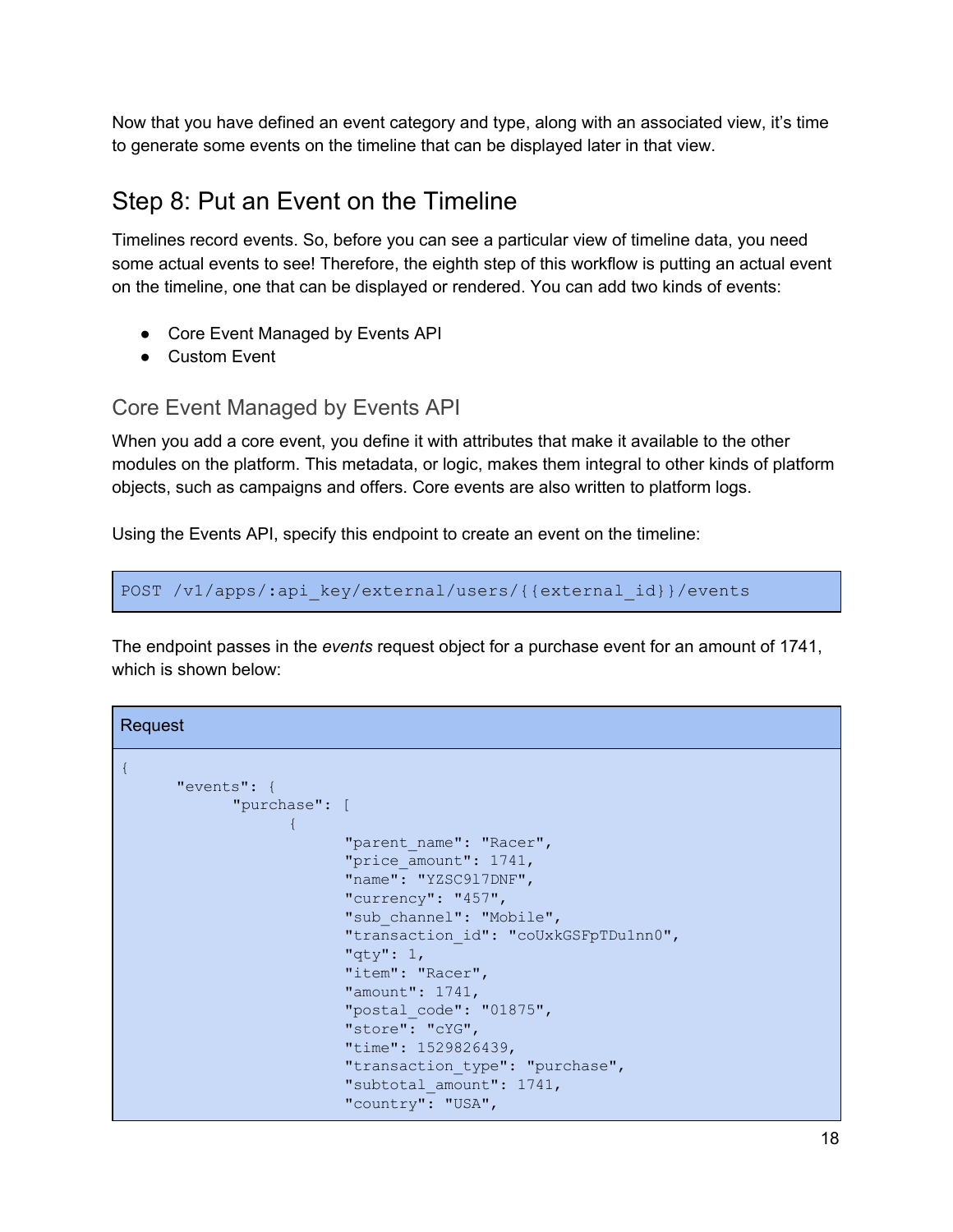```
"channel": "InStore"
                    }
             ]
      }
}
```
Note that one way data is defined in the request object is via the SMP Transactions domain API. Documentation for this API is anticipated for Q1 of 2019.

The platform returns a response object:

Response { "status": "ok", "available\_points": 610, "notifications": [  $\vert$ , "user": { "available\_points": 610, "tier": "GOLD", "deltas": { "available\_points": 244 } }, "behaviors": {}, "deltas": {} }

This response shows a purchase made by a customer with *GOLD* tier status whose available points decreased by 244, leaving 610 available points. For more information, see [Create](https://docs.sessionm.com/server2server/#create-an-event-for-a-customer) an Event for a [Customer.](https://docs.sessionm.com/server2server/#create-an-event-for-a-customer)

Alternatively, you may want to create a custom event that is not available to other platform modules. This custom event is discussed below.

#### <span id="page-19-0"></span>Custom Event

When you create a custom event, you add it directly to the timeline, bypassing all processing from the other SessionM modules. This is a perfect solution for customer data that needs to be displayed in the platform but NOT processed by our system for campaigns, points, offers, etc. Using the Timeline Service API, specify this endpoint to add a custom event - not a core SessionM event - to a timeline: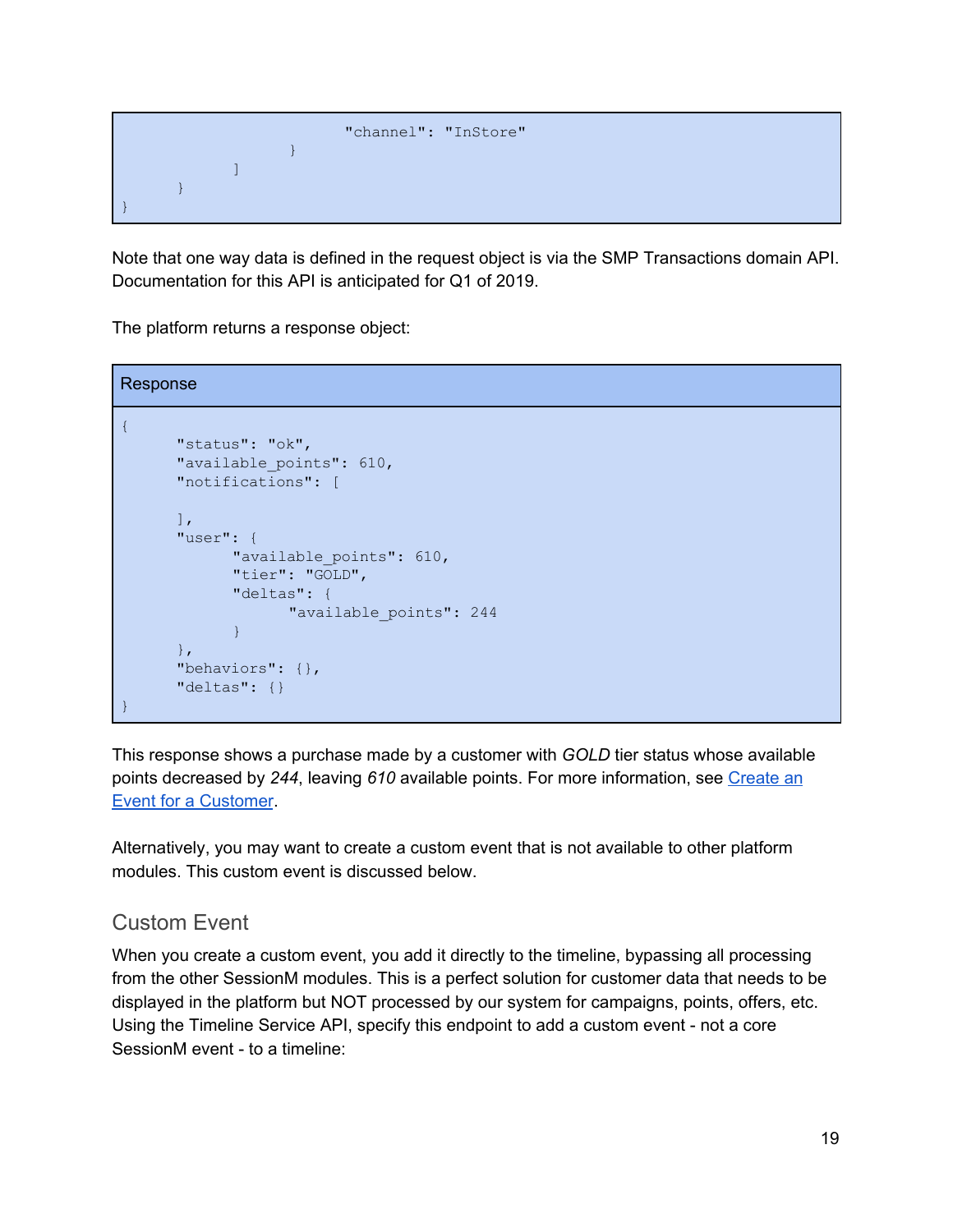```
POST
/v1/apps/:api_key/external/users/{{external_id}}/timelines/{{timeline_id
}}
```
The endpoint passes in the event request object, which is shown below:

```
Request
{
      "timestamp": "2017-06-05 12:30:00",
      "transactional": false,
      "stream_type": "USER",
      "event_type": "YPURCHASE",
      "payload": {
      }
}
```
The platform returns a response object:

Response { "status": "ok", "result": { "saved": 121 } }

For more information on using this endpoint and its request object, see Publish an [External](https://docs.sessionm.com/server2server/#publish-an-external-event-into-a-timeline) Event into a [Timeline.](https://docs.sessionm.com/server2server/#publish-an-external-event-into-a-timeline)

With an event added to the timeline, you can now make data for the corresponding event type visible on the platform.

### <span id="page-20-0"></span>Step 9: Make New Event Type Visible on the Platform

One common use case for timeline data associated with an event type is making it visible in the SMP UI. This ninth step of the workflow makes the data for the new event type visible on the platform's activity log.

Before you begin, you may want to ensure that the activity log shown in the SMP is enabled. Consult your customer success representative or integration engineer to verify that the following settings are enabled in the Timeline Series Config tab of the Super Admin page, which is located in the Admin & Rights 2.0 Module: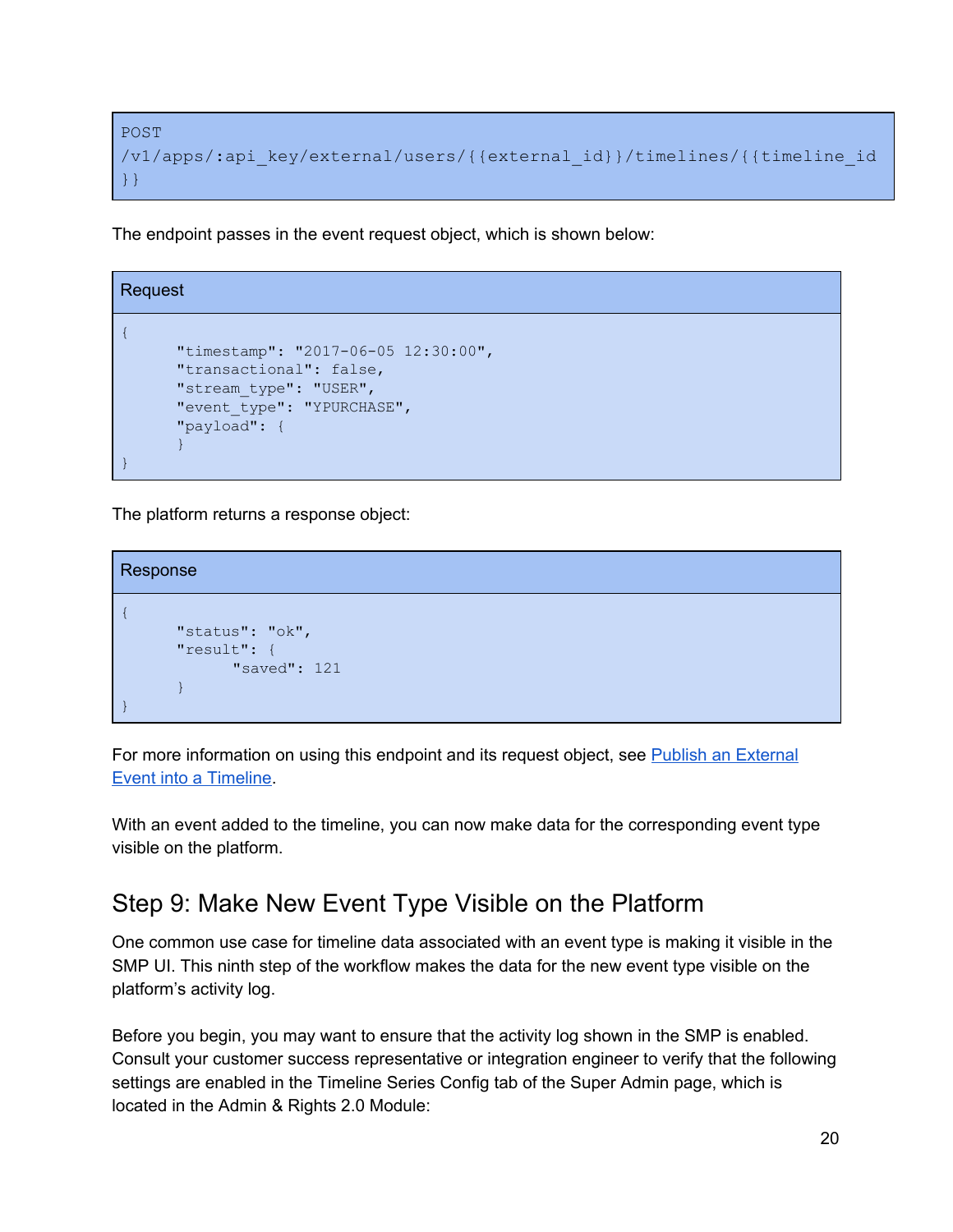- **Stream view:** end user member statement
- Rendering context: mmc\_customer\_campaigns

To make your new event type appear in the SMP:

1. Using the Timeline Configuration API, define an event template for the event type with following endpoint and request object:

POST /v1/apps/:api\_key/timelines/event\_templates

```
Request
{
    "event_template": {
       "html": "<p>{{event category slug}} {{storenumber}}
{{event_type_slug}}</p>",
        "plain text": "plain text",
        "event stream event type id": 46
   }
}
```
The platform returns the following response:

```
Response
{
   "status": "ok",
   "event_template": {
       "html": "<p>{{event_category_slug}} {{storenumber}}
{{event_type_slug}}</p>",
       "plain text": "plain text",
       "id": 46,
      "event stream event type id": 46
   }
}
```
2. Using the Timeline Event Types API, assign this new event template to the rendering context and view it as a rendering template with this endpoint and request object:

```
POST
/v1/apps/:api_key/timelines/[STREAM_ID]/event-types/[EVENT_TYP
E_ID]/templates
```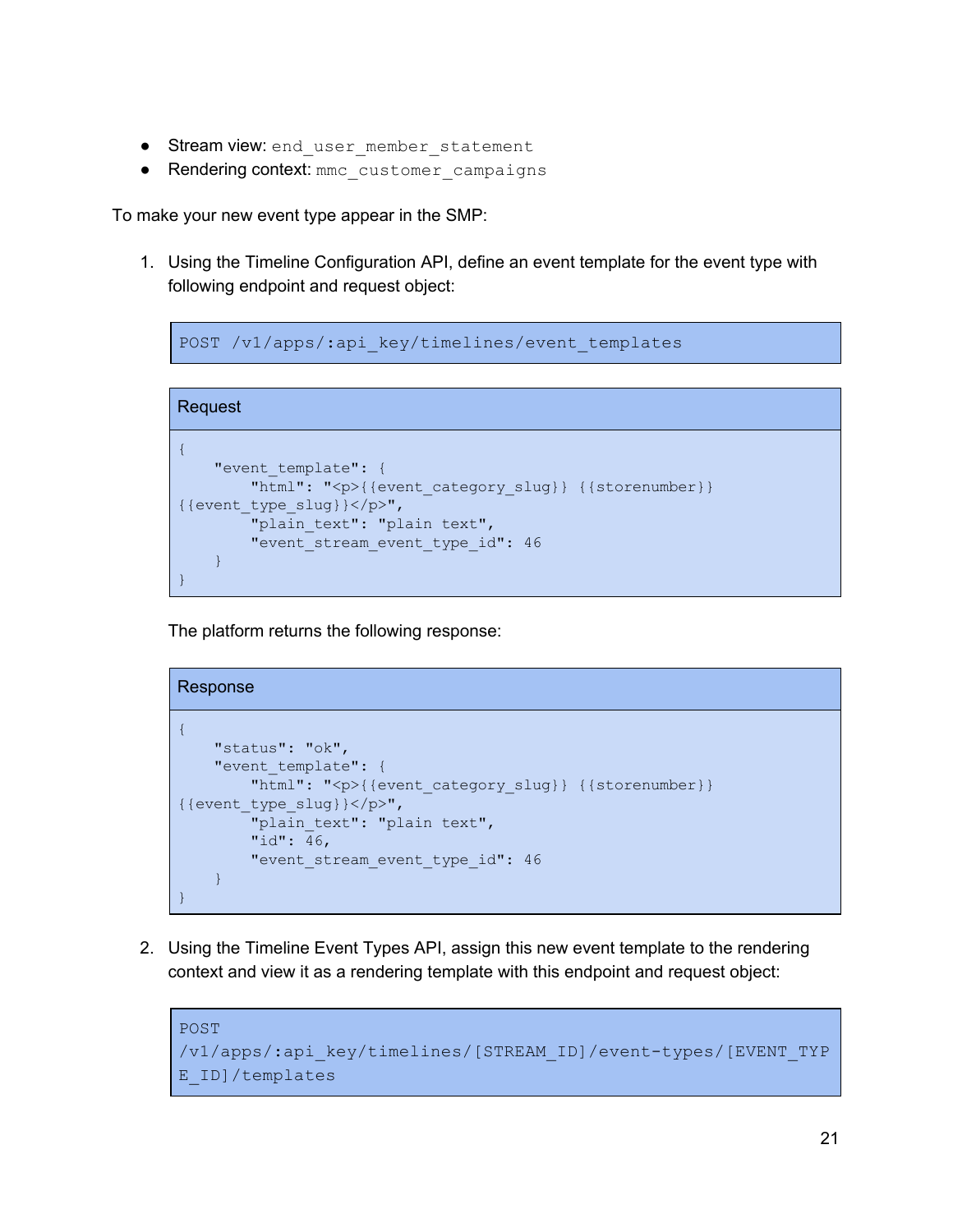```
Request
{
    "rendering_template": {
      "event stream stream view id": 1,
        "version": 1,
        "event stream event template id": 46,
        "event_stream_rendering_context_id": 1
    }
}
```
The platform returns the following response:

```
Response
```

```
{
   "status": "ok",
    "rendering_template": {
        "event_stream_stream_view_id": 1,
        "event_stream_rendering_context_id": 1,
        "id": 46,
        "version": 1,
        "event stream event template id": 46
    }
}
```
3. If some of your event types have not displayed on the SMP, you can have your integration engineer run the following query to find missing event templates and/or rendering templates.

```
SELECT typ.id event type id, typ.name, cat.id, cat.name,
tmpl.id event template id, tmpl.html, rt.id
rending template id, sv.slug view slug, rc.slug
rendering_context_slug
FROM event stream event types typ
inner join event stream event categories cat on cat.id =
typ.event stream event category id
left outer join event stream event templates tmpl on
tmpl.event stream event type id = typ.id
left outer join event stream rendering templates rt on
rt.event stream event template id = tmpl.id
left outer join event stream stream views sv on sv.id =rt.event_stream_stream_view_id
```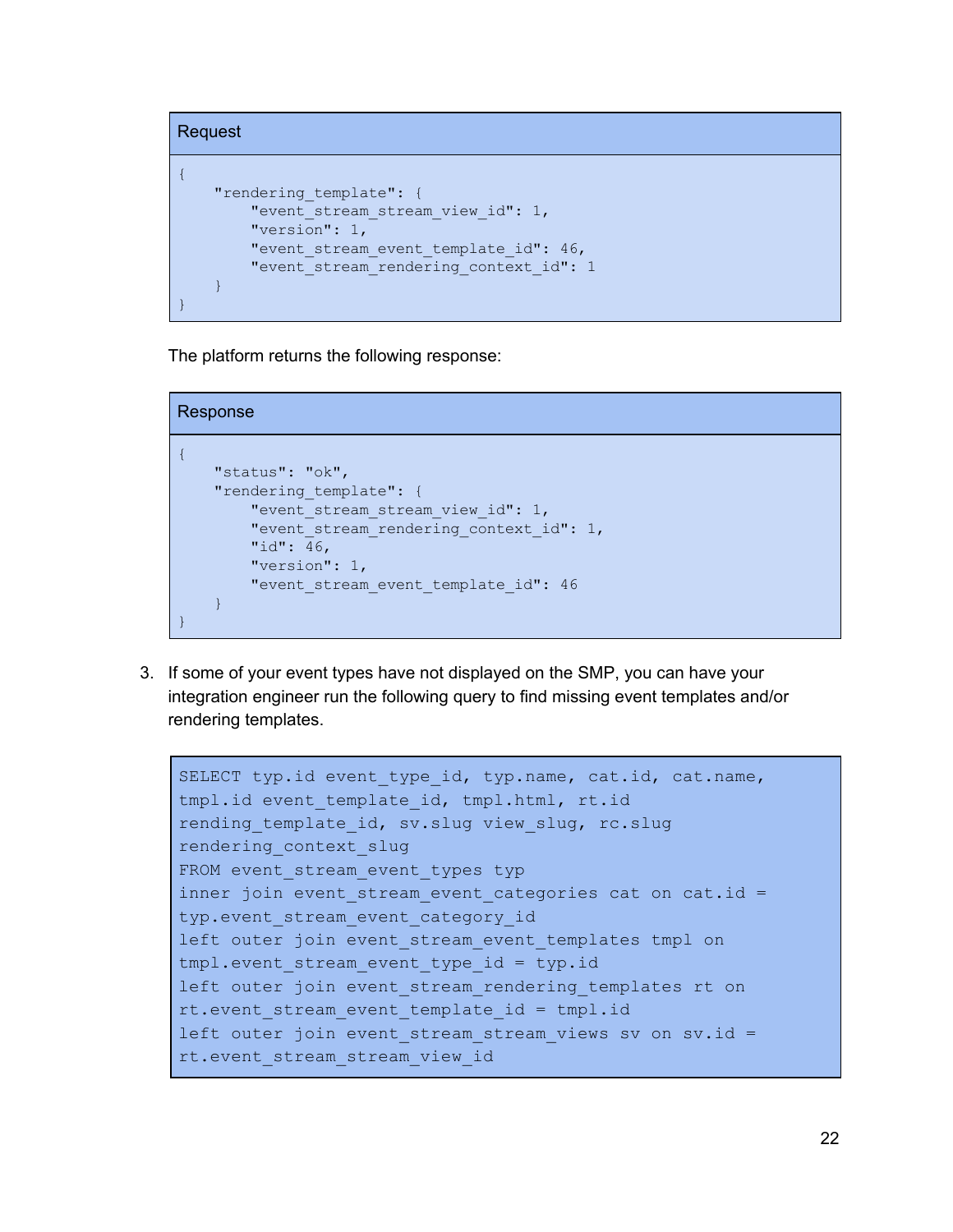left outer join event\_stream\_rendering\_contexts rc on rc.id = rt.event\_stream\_rendering\_context\_id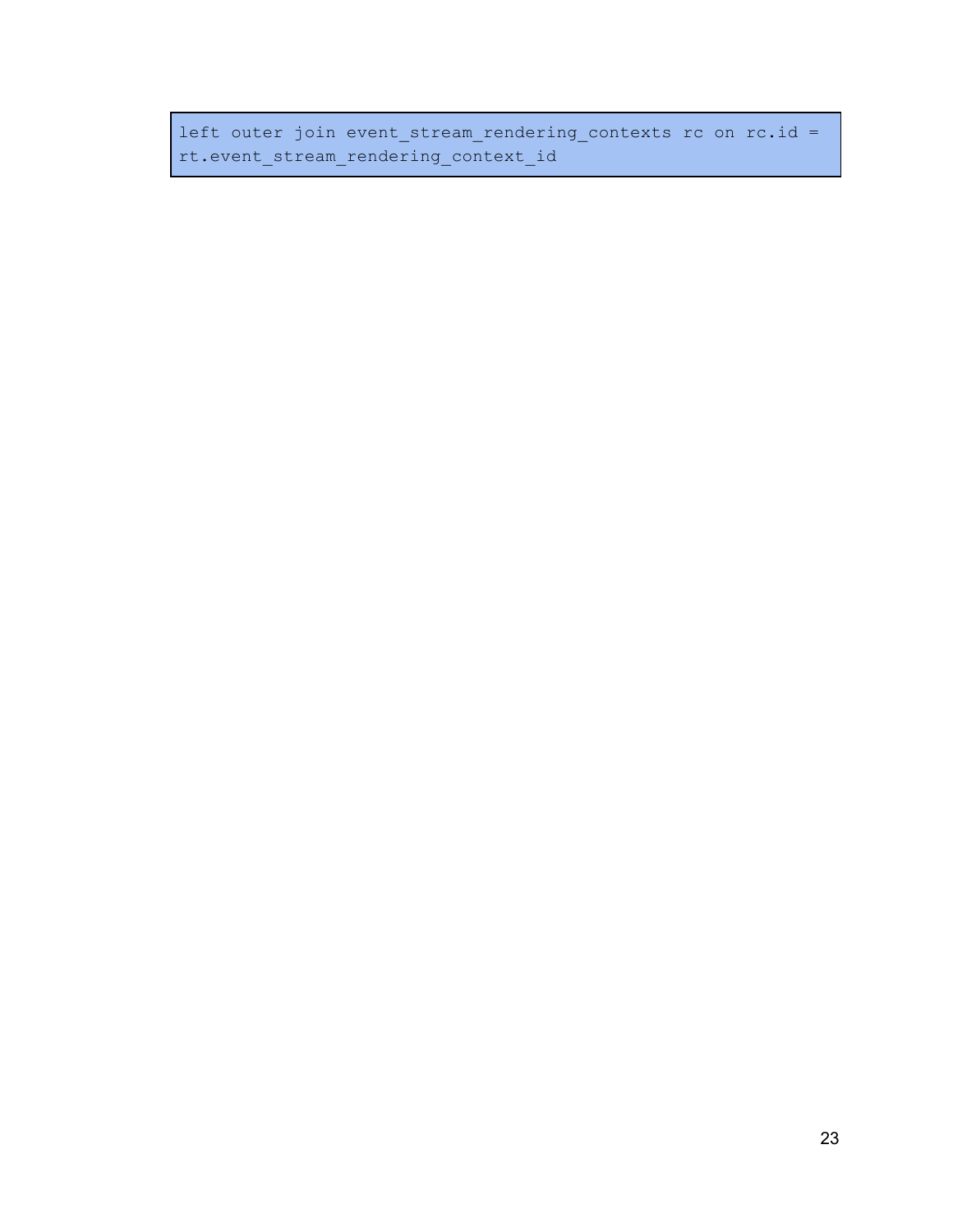## <span id="page-24-0"></span>Appendix A: Accessing Timeline Data from a Browser

Once you have completed the timeline workflow, you can access and view timeline data from a browser by performing the following steps:

1. In the Customers Module of the SMP UI, use the Search For Customers dialog to locate the customer profile that has the event you want to target:

| <b>Customers 2.0</b>   |                   | Add Customer   Sync Account   Sear |
|------------------------|-------------------|------------------------------------|
| <b>P</b> Offers        |                   | <b>Search For Customers</b>        |
| <b>食 Loyalty Rules</b> |                   |                                    |
| Ill Loyalty Reporting  | <b>First Name</b> | andee<br>$\mathbf{L}$              |
| <b>&amp;</b> Tiers     | Email             |                                    |
| Customers<br>盀         | ID                |                                    |
| $\lnot$ Campaigns      |                   |                                    |
| 4 Promo Codes          |                   | Search<br><b>Clear Fields</b>      |
| <b>@</b> Audiences     |                   |                                    |

The customer profile opens with the Activity Log displayed.

2. In the Activity Log table, right click any entry and, from the list of options, pick Inspect Element (in Safari) or Inspect (in Google Chrome), as shown below: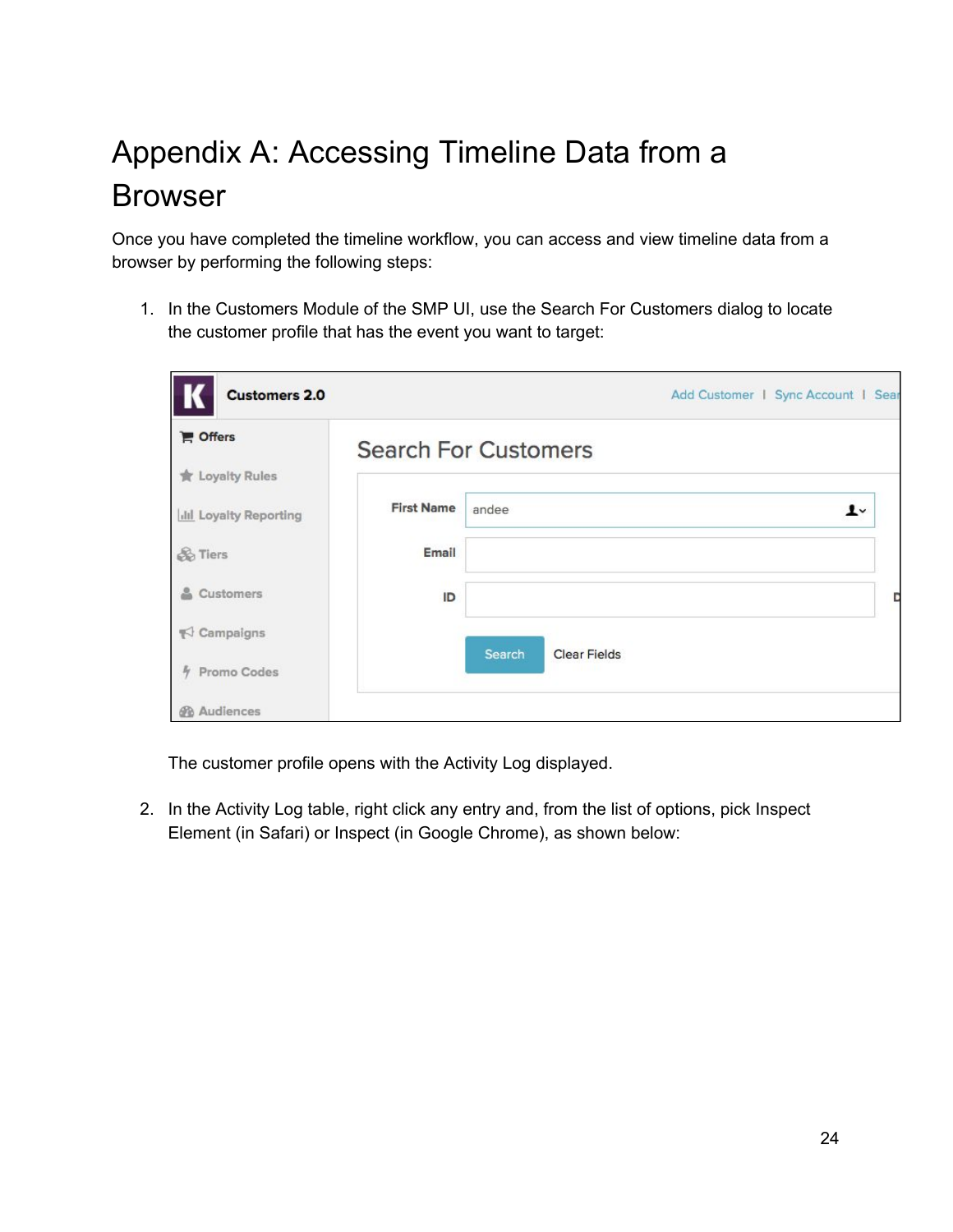| <b>Customers 2.0</b>      |                            |                 |                                           |                           |                           | Add Customer   Sync Account   Search Customers |
|---------------------------|----------------------------|-----------------|-------------------------------------------|---------------------------|---------------------------|------------------------------------------------|
| <b>食 Loyalty Rules</b>    | Andee Solddonna<br>$Good*$ |                 | <b>Status</b><br>Activated                | Points - Adjust<br>226600 |                           | Activity<br><b>Registration Date:</b>          |
| dil Loyalty Reporting     |                            |                 |                                           |                           |                           | Last Active: 07/09/                            |
| <b>So</b> Tiers           | <b>Activity</b><br>Profile | Campaigns       | <b>Offers</b>                             |                           | <b>Digital Properties</b> | <b>Notes</b>                                   |
| & Customers               | <b>Activity Log</b>        | Rewards         | Points<br>Tier                            | Tags                      |                           | Promo Codes                                    |
| $\mathbb{R}$ Campaigns    |                            |                 |                                           |                           |                           |                                                |
| Promo Codes               | Filter by category ▼       |                 |                                           |                           |                           | Search Activity Log                            |
| <b><i>@</i></b> Audiences | Date & Time                | <b>Activity</b> |                                           | <b>Additional details</b> |                           |                                                |
| Content                   | 07/09/2018 @ 3:41pm EST    |                 | User Tag Dronnad<br>Look Up "Tag"         |                           |                           | The lem domo_beenawhile_campaign_completed     |
| Communications            | 07/09/2018 @ 3:41pm EST    | Purchas         | Search with Google                        |                           | led Denim Pants           |                                                |
| Surveys                   | 07/09/2018 @ 3:00pm EST    | <b>User Tac</b> | Copy<br>Share                             | ▶                         |                           | p_beenawhile_campaign_completed                |
| © Support<br>€            | 07/09/2018 @ 3:00pm EST    | <b>User Tac</b> | Speech                                    | ь                         |                           | b_beenawhile_campaign_completed                |
| 三 Digital Properties      | 07/09/2018 @ 3:00pm EST    | <b>User Tac</b> | <b>Inspect Element</b><br><b>Services</b> | ь                         |                           | p_shopandearn_completed' dropped               |
| Co Admin & Rights         | 07/09/2018 @ 3:00pm EST    |                 | <b>User Tag Dropped</b>                   |                           |                           | Tag 'retail_purchase_dress_completed' dropped  |
|                           | 07/09/2018 @ 2:18pm EST    |                 | <b>User Tag Dropped</b>                   |                           |                           | Tag 'sm_demo_beenawhile_campaign_completed     |

A new inspect page opens in the browser.

3. Go to the Network tab and refresh the page. A file called *data.json* will appear containing the activity stream in JSON format, as shown below:

| © Support                                               | <b>ONOSIZUIO @ 3.00DIII ES</b> | osel Tay Diopped               |                                                                                    | <u>iag siil aeilio beeliamille calibalgii collibieted diobbed</u> |                                                  |
|---------------------------------------------------------|--------------------------------|--------------------------------|------------------------------------------------------------------------------------|-------------------------------------------------------------------|--------------------------------------------------|
| <b>E</b> Digital Properties                             | 07/09/2018 @ 3:00pm EST        | <b>User Tag Dropped</b>        |                                                                                    | Tag 'sm_demo_shopandearn_completed' dropped                       |                                                  |
| 石<br>$\times$                                           | Ĉ,<br>$\circledcirc$           |                                | □ 51 △ 9.87 MB                                                                     | $\bigcirc$ 1.42s<br>目。<br>00                                      | $\triangle$ o                                    |
| HA Elements                                             | $(1†)$ Network                 | (1)<br>Timelines               | Debugger                                                                           | <b>吕</b> Storage                                                  | AA Canvas                                        |
| Filter Full URL                                         | CSS<br>Document<br>All         | <b>JS</b><br>Image<br>Font     | <b>XHR</b><br>Other                                                                |                                                                   |                                                  |
| Name                                                    |                                | ×<br>$\mathcal{N}$             |                                                                                    | Preview                                                           | Cookies<br>Tir<br><b>Headers</b><br><b>Sizes</b> |
| o customers2                                            |                                |                                |                                                                                    |                                                                   |                                                  |
| rsi customers2-dbdb2f277326b5b03cace5927e538a4c8fe1087. |                                | "status": "ok",<br>"result": [ |                                                                                    |                                                                   |                                                  |
| customers2.json                                         |                                |                                |                                                                                    |                                                                   |                                                  |
| m<br>data.json                                          |                                |                                | "target id": 600,                                                                  | "event_stream_stream_id": "12024010-83b0-11e8-a506-0242ac11000d", |                                                  |
| default-avatar-28ce1f547211a4b7a3595a5e72787ca045b3d    |                                |                                | "event_stream_event_type_id": 533,                                                 |                                                                   |                                                  |
| f676277e-5603-11e7-9437-6446f8bf80a4.json               |                                |                                | "event stream event category id": 125,                                             |                                                                   |                                                  |
| favicon.ico                                             |                                | 10                             | "timestamp": 1531165287000,<br>"created at": 1531165287000,                        |                                                                   |                                                  |
| rsi insights-e063e8bd650ddea76364c2bebd1575a5ae1de350c  |                                | 11                             | "event_stream_payload": {                                                          |                                                                   |                                                  |
|                                                         |                                | 12                             | "taq_date": "2018-07-09T19:41:27+00:00",<br>"event_type_sluq": "USER_TAG_DROPPED", |                                                                   |                                                  |
| (s) insights-pmi-75c54068b9d67368580330c2832f44904c5f8  |                                |                                | "user name": "Andee Solddonna"                                                     |                                                                   |                                                  |